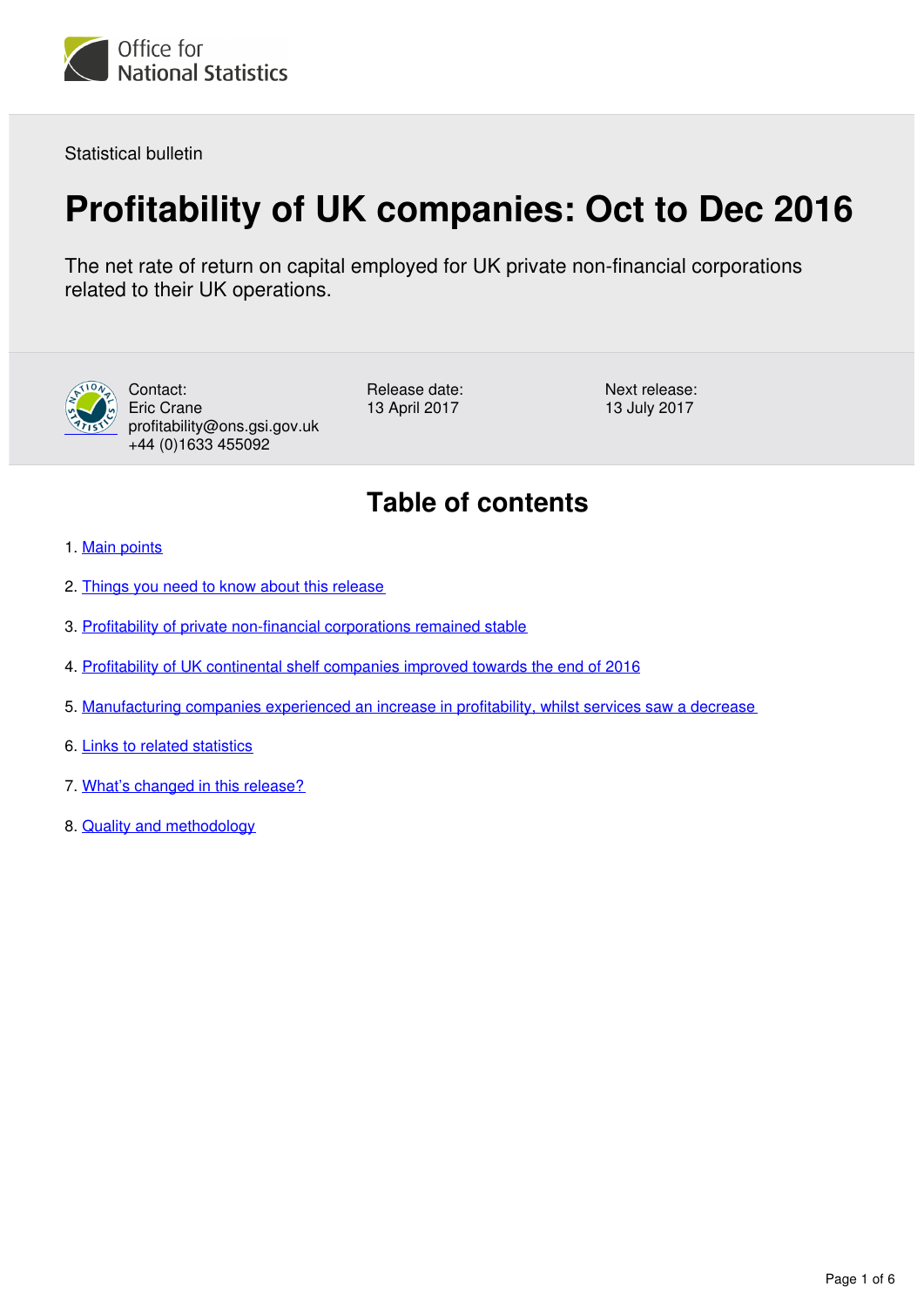# <span id="page-1-0"></span>**1 . Main points**

- Private non-financial corporations (PNFCs) reported an improved net rate of return of 12.4% for Quarter 4 (Oct to Dec) 2016, compared with 12.1% in Quarter 3 (July to Sept) 2016.
- The net rate of return for companies in the UK continental shelf (UKCS) sector increased to 3.9% in Quarter 4 2016 from 2.4% in Quarter 3.
- Profitability of manufacturing companies increased from 11.8% in Quarter 3 to 12.7% in Quarter 4 2016.
- In contrast, service companies' profitability declined from 18.3% in Quarter 3 to 17.7% in Quarter 4 2016.

# <span id="page-1-1"></span>**2 . Things you need to know about this release**

This bulletin provides estimates of the profitability of UK-based private non-financial corporations (PNFCs). PNFCs comprise UK continental shelf (UKCS) companies and other non-financial UK (non-UKCS) companies. Non-UKCS companies are split by broad industry: manufacturing companies, non-financial services industry companies and others (such as construction, electricity and gas supply, agriculture, mining and quarrying).

UKCS companies engage in oil and natural gas exploration or extraction. This only includes companies operating on the UK continental shelf – the area where the UK claims mineral rights beyond the territorial sea. Owing to the nature of the industry, UKCS companies tend to be very capital-intensive, meaning they require high levels of capital investment to operate. They also report high levels of depreciation of their fixed assets. For these reasons, the net rate of return for UKCS companies is not directly comparable with those for other sectors.

## **How do we measure profitability?**

Net rate of return is used as the measurement of company profitability throughout this bulletin. The rate of return is calculated as the economic gain (profit) shown as a percentage of the capital used in production. "Net" means the rate of return excluding capital consumed and accounting for capital stocks at their current value. Capital consumed refers to the decline in the current value in the stock of fixed assets (for example, due to depreciation). Gross rates of return are available in the annex tables of this release.

## **Revisions to the data**

Revisions to rates of return have been incorporated from Quarter 1 (Jan to Mar) 2016. This is to ensure consistency with the [Quarterly National Accounts](https://www.ons.gov.uk/economy/grossdomesticproductgdp/bulletins/quarterlynationalaccounts/octtodec2016) for Quarter 4 (Oct to Dec) 2016, published on 31 March 2017. Revisions to the time series are presented in  $Table R1$  accompanying this bulletin, which is available for download from our website.

Estimates for the most recent quarters are subject to revisions through updated source information. For more information, please refer to our web page dedicated to [revisions to economic statistics](http://www.ons.gov.uk/methodology/methodologytopicsandstatisticalconcepts/revisions/revisionspoliciesforeconomicstatistics), which brings together our work on revisions analysis, links to relevant documentation and revisions policies.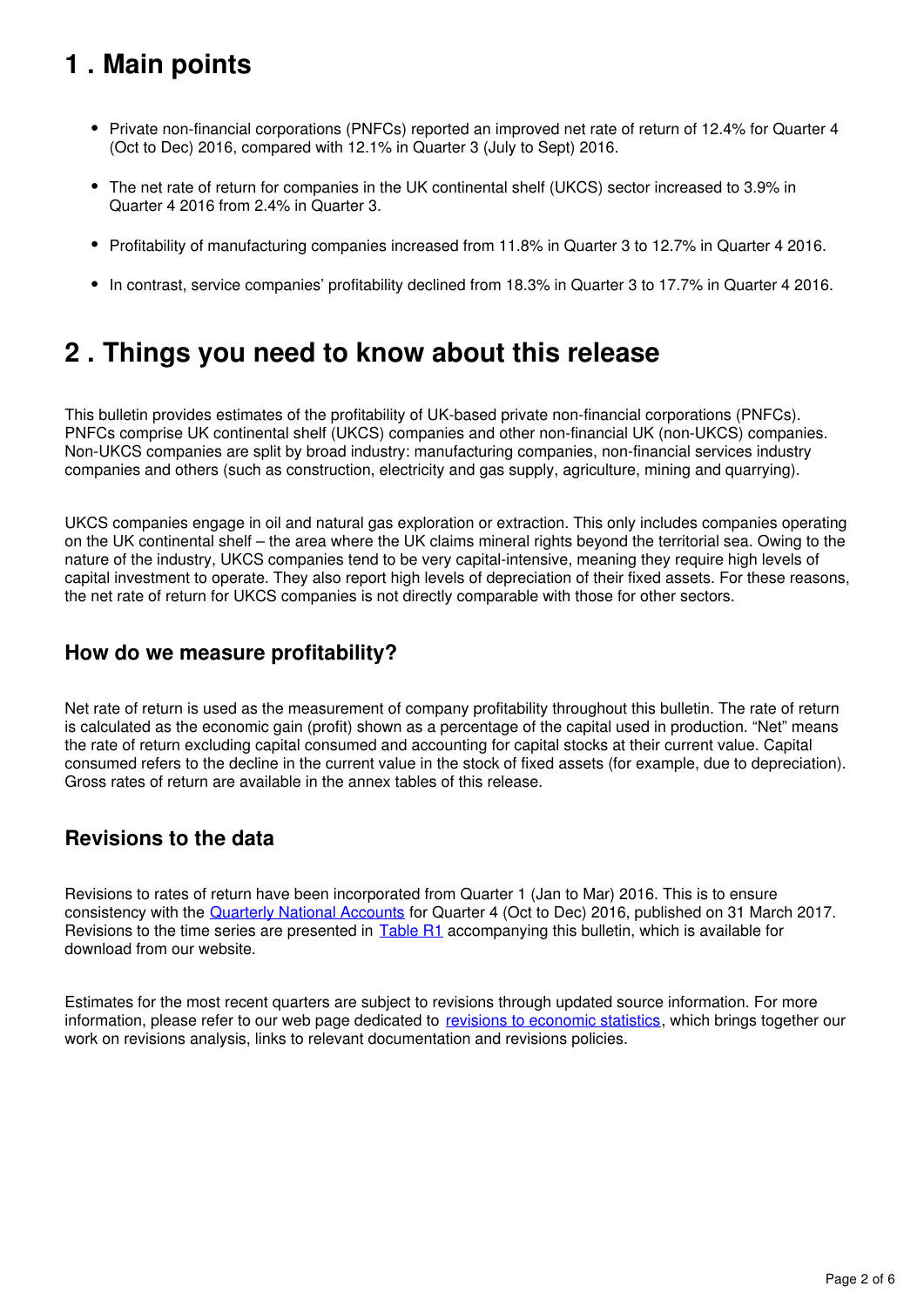## <span id="page-2-0"></span>**3 . Profitability of private non-financial corporations remained stable**

The net rate of return for the private non-financial corporations (PNFC) sector increased in Quarter 4 (Oct to Dec) 2016 by 0.3 percentage points to 12.4% from 12.1% in Quarter 3 (July to Sept). The annual net rate of return for PNFCs also increased from 12.1% in 2015 to 12.3% in 2016. This reflected a general trend of steady growth since the financial crisis in 2008, as shown in Figure 1.



#### **Figure 1: Net rate of return for private non-financial corporations, Quarter 4 (Oct to Dec) 2006 to Quarter 4 2016**

#### **Source: Office for National Statistics**

#### **Notes:**

1. Q1 refers to Quarter 1 (January to March), Q2 refers to Quarter 2 (April to June), Q3 refers to Quarter 3 (July to September) and Q4 refers to Quarter 4 (October to December).

This increase in profitability for UK companies generally coincided with the broader economic picture. GDP grew [by 0.7% in Quarter 4 2016.](https://www.ons.gov.uk/economy/grossdomesticproductgdp/bulletins/quarterlynationalaccounts/octtodec2016) Moreover, Ernst and Young reported that [UK non-financial companies issued 73](http://www.ey.com/Publication/vwLUAssets/ey-uk-profit-warnings-q4-2016/$FILE/EY-UK-profit-warnings-Q4-2016.pdf)  [profit warnings in Quarter 4](http://www.ey.com/Publication/vwLUAssets/ey-uk-profit-warnings-q4-2016/$FILE/EY-UK-profit-warnings-Q4-2016.pdf), which was the lowest since 2013. Quarter 4 also brought the yearly total of profit warnings to 283 in 2016 – the lowest in 3 years. However, business investment growth – an important indicator of business confidence – fell by  $0.9\%$  over the same period.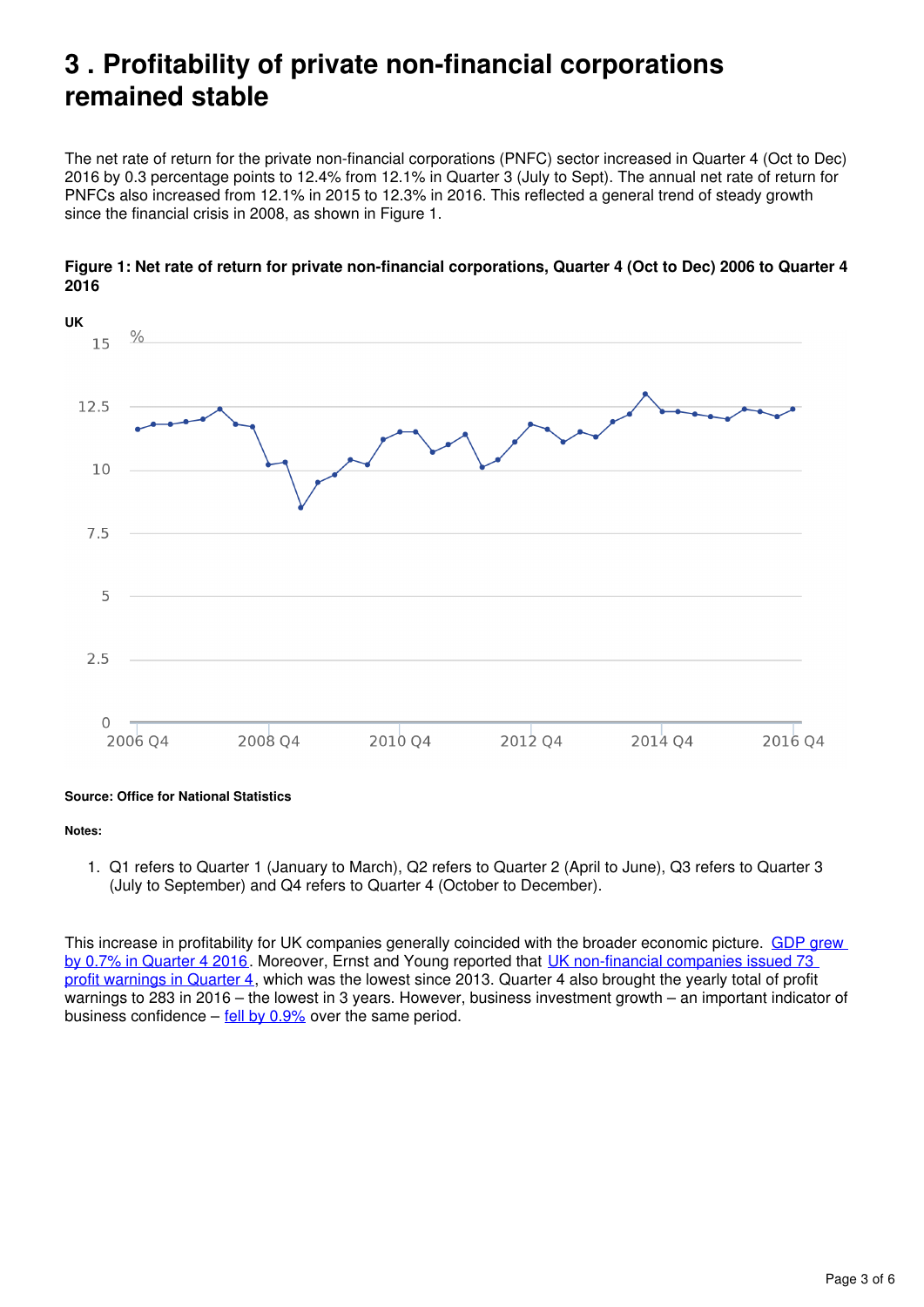# <span id="page-3-0"></span>**4 . Profitability of UK continental shelf companies improved towards the end of 2016**

UK continental shelf (UKCS) companies have historically experienced volatile profitability. The UKCS annual net rate of return reached its lowest point in 2016 (2.8%) since the series began in 1997, due to the fall in oil prices. However, the quarterly data showed signs of recovery in the sector towards the end of the year, driven mainly by rising prices. Figure 2 depicts the improved net rate of return to 3.9% in Quarter 4 (Oct to Dec) from 2.4% in Quarter 3 (July to Sept).





**Source: Office for National Statistics**

#### **Notes:**

1. Q1 refers to Quarter 1 (January to March), Q2 refers to Quarter 2 (April to June), Q3 refers to Quarter 3 (July to September) and Q4 refers to Quarter 4 (October to December).

## <span id="page-3-1"></span>**5 . Manufacturing companies experienced an increase in profitability, whilst services saw a decrease**

The profitability of UK manufacturing companies improved in Quarter 4 (Oct to Dec) 2016. Net rate of return increased to 12.7%, up 0.9 percentage points from 11.8% in Quarter 3 (July to Sept). This increase in profitability coincided with an [increase in manufacturing output](https://www.ons.gov.uk/economy/economicoutputandproductivity/output/bulletins/indexofproduction/feb2017), which increased by 1.2% in Quarter 4 2016. According to the [Bank of England Agent Summary Report,](http://www.bankofengland.co.uk/publications/Documents/agentssummary/2016/q4.pdf) growth in manufacturing output may have resulted from increased production in export supply chains, customers switching from international to domestic suppliers following the depreciation of sterling and increased demand from consumer services industries.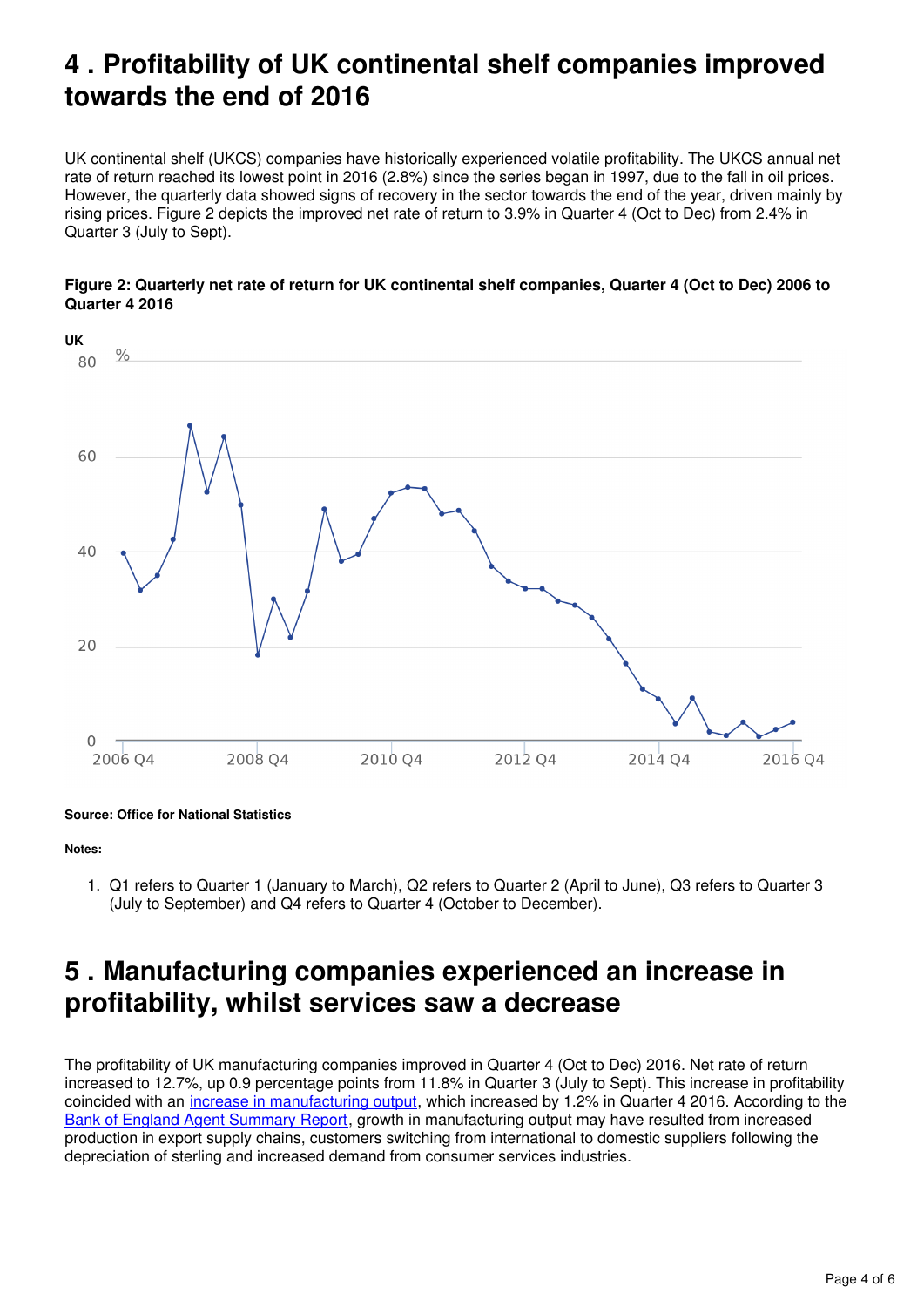



#### **Source: Office for National Statistics**

#### **Notes:**

1. Q1 refers to Quarter 1 (January to March), Q2 refers to Quarter 2 (April to June), Q3 refers to Quarter 3 (July to September) and Q4 refers to Quarter 4 (October to December).

In contrast, the net rate of return for services industries fell from 18.3% in Quarter 3 2016 to 17.7% in Quarter 4 2016. One reason for this was perhaps [the large volume growth in total costs per person](http://www.cbi.org.uk/business-issues/the-economy/business-surveys/), according to the Confederation of British Industry (CBI).

Whilst profitability in the services industries fell in the quarter, the services industries continued to expand. Services industries were the main driver in gross domestic product (GDP) growth, contributing 0.6 percentage [points](https://www.ons.gov.uk/economy/grossdomesticproductgdp/bulletins/quarterlynationalaccounts/octtodec2016) in Quarter 4 2016. The expansion in services industries was mainly due to the distribution, hotels and [restaurants](https://www.ons.gov.uk/economy/economicoutputandproductivity/output/bulletins/indexofservices/dec2016) industry grouping, where output increased by 2% between Quarter 3 and Quarter 4 of 2016.

## <span id="page-4-0"></span>**6 . Links to related statistics**

The gross operating surplus (GOS) of private non-financial corporations (PNFCs) is a component of the income approach to measuring gross domestic product (GDP). GOS consists of gross trading profits, plus income from rental of buildings, less inventory holding gains (changes in inventory value caused by price). See the **Quarterly** [National Accounts](https://www.ons.gov.uk/economy/grossdomesticproductgdp/bulletins/quarterlynationalaccounts/octtodec2016) for a detailed breakdown of the components of GDP.

The [UK Economic Accounts](https://www.ons.gov.uk/economy/grossdomesticproductgdp/datasets/unitedkingdomeconomicaccounts) detail estimates of national production, income and expenditure, UK Sector Accounts and the UK Balance of Payments.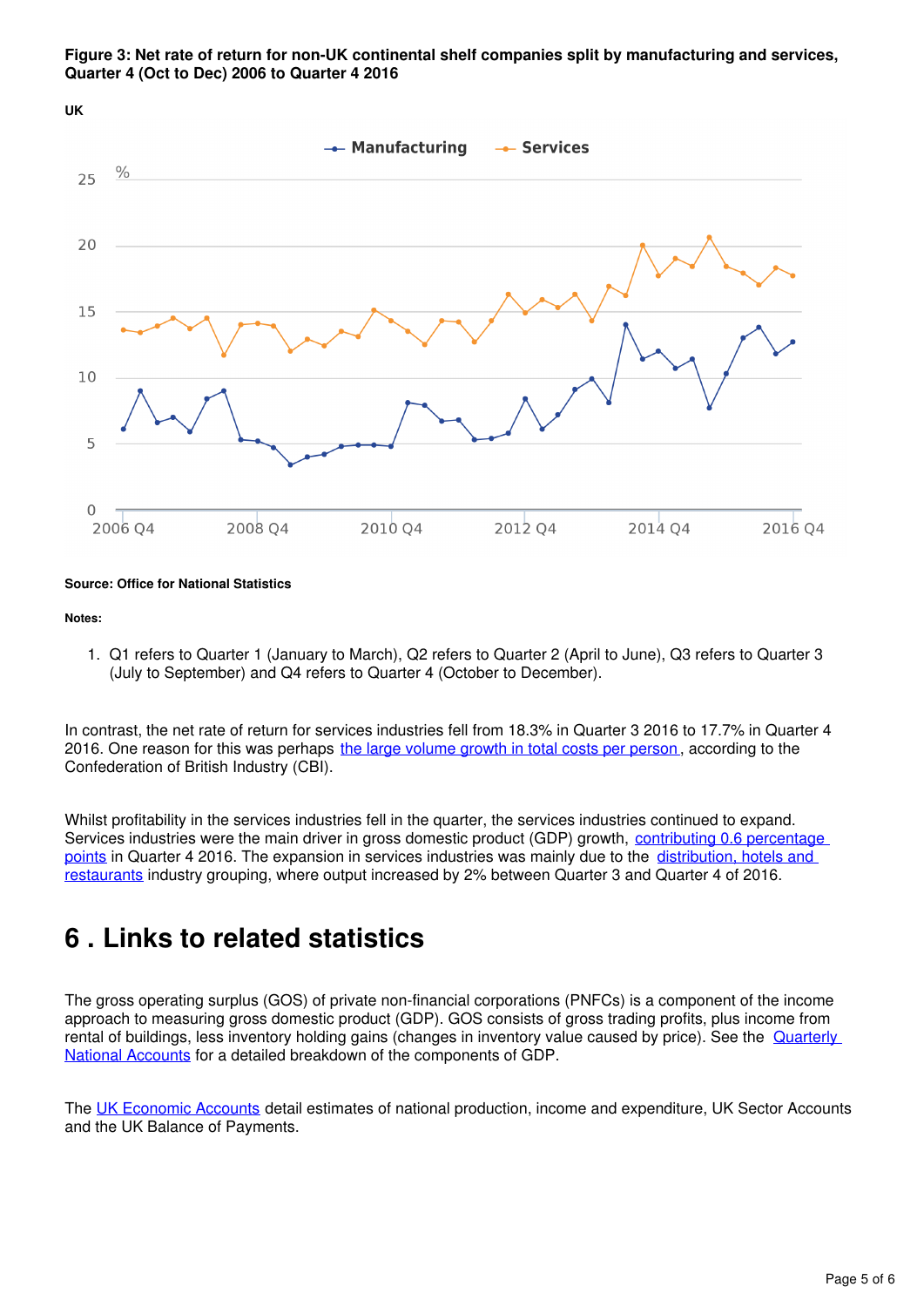# <span id="page-5-0"></span>**7 . What's changed in this release?**

We have updated the style of our bulletin this quarter to be more concise and user-friendly. We welcome any feedback and are particularly interested in knowing how you use the data to inform your work. Contact us via email at *profitability@ons.gov.uk* or telephone Eric Crane on +44 (0)1633 455092.

# <span id="page-5-1"></span>**8 . Quality and methodology**

The "Profitability of UK companies" statistical bulletin reports the estimates for net rate of return on capital employed for UK private non-financial corporations (PNFCs) related to their UK operations.

The[Profitability of UK companies](https://www.ons.gov.uk/economy/nationalaccounts/uksectoraccounts/qmis/profitabilityofukcompaniesqmi) and Quarterly Operating Profits Survey Quality and Methodology Information documents contain important information on:

- the strengths and limitations of the data and how it compares with related data
- uses and users of the data
- how the output was created
- the quality of the output including the accuracy of the data

### **Perpetual inventory method**

Underlying estimates of capital stock and capital consumption are produced using the perpetual inventory method. Further details are available in the [Capital Stock, Capital Consumption, Methodological changes to the](https://www.ons.gov.uk/economy/nationalaccounts/uksectoraccounts/bulletins/capitalstocksconsumptionoffixedcapital/2016)  [estimation of capital stocks and consumption of fixed capital](https://www.ons.gov.uk/economy/nationalaccounts/uksectoraccounts/bulletins/capitalstocksconsumptionoffixedcapital/2016) publication, published on 5 August 2016.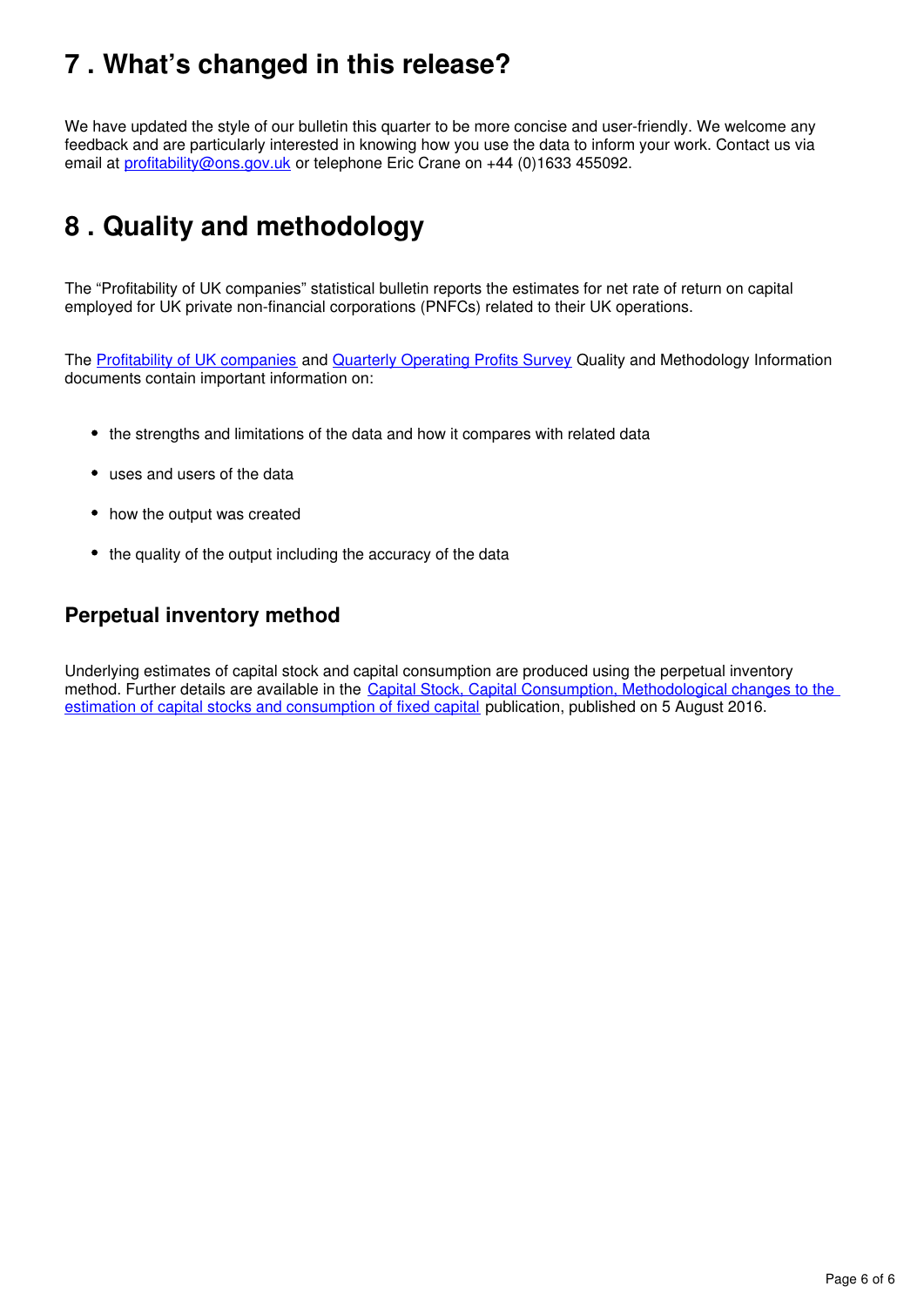## **1 Annual Rates of Return of Private Non-Financial Corporations<sup>1</sup> - Summary<sup>2</sup>**

|      |                                                                  |                    |                                       |                    |                            |                    |                                         |                    |                      | Percentage                     |
|------|------------------------------------------------------------------|--------------------|---------------------------------------|--------------------|----------------------------|--------------------|-----------------------------------------|--------------------|----------------------|--------------------------------|
|      | <b>All Private</b><br>Non-Financial<br>Corporations <sup>2</sup> |                    | <b>UKCS</b><br>Companies <sup>3</sup> |                    | UK non -CS<br><b>PNFCs</b> |                    | Manufacturing<br>Sector<br><b>PNFCs</b> |                    |                      | Service Sector<br><b>PNFCs</b> |
|      | Gross <sup>4,6</sup>                                             | Net <sup>5,6</sup> | Gross <sup>4,6</sup>                  | Net <sup>5,6</sup> | Gross <sup>4,6</sup>       | Net <sup>5,6</sup> | Gross <sup>4,6</sup>                    | Net <sup>5,6</sup> | Gross <sup>4,6</sup> | Net <sup>5,6</sup>             |
| Year | <b>LRWV</b>                                                      | LRWW               | <b>LRXD</b>                           | <b>LRXE</b>        | <b>LRXO</b>                | <b>LRXP</b>        | <b>LRYB</b>                             | <b>LRYC</b>        | <b>LRYP</b>          | <b>LRYQ</b>                    |
| 1997 | 13.6                                                             | 14.5               | 10.6                                  | 9.9                | 13.9                       | 14.8               | 12.8                                    | 13.6               | 16.3                 | 18.8                           |
| 1998 | 12.9                                                             | 13.4               | 8.9                                   | 7.2                | 13.3                       | 13.8               | 11.3                                    | 11.2               | 17.0                 | 18.3                           |
| 1999 | 12.2                                                             | 12.2               | 10.7                                  | 11.8               | 12.4                       | 12.3               | 10.7                                    | 10.1               | 15.6                 | 16.1                           |
| 2000 | 12.0                                                             | 12.1               | 16.7                                  | 26.7               | 11.6                       | 11.3               | 10.3                                    | 9.4                | 14.7                 | 14.7                           |
| 2001 | 11.0                                                             | 10.4               | 16.4                                  | 27.5               | 10.6                       | 9.6                | 8.7                                     | 6.9                | 13.4                 | 12.6                           |
| 2002 | 11.7                                                             | 11.3               | 16.2                                  | 27.3               | 11.4                       | 10.6               | 9.4                                     | 7.9                | 14.3                 | 13.5                           |
| 2003 | 11.8                                                             | 11.6               | 16.1                                  | 27.4               | 11.5                       | 11.0               | 8.7                                     | 7.1                | 14.9                 | 14.9                           |
| 2004 | 11.9                                                             | 12.0               | 16.5                                  | 29.0               | 11.7                       | 11.4               | 9.5                                     | 8.7                | 14.6                 | 14.4                           |
| 2005 | 12.0                                                             | 12.2               | 20.3                                  | 39.5               | 11.5                       | 11.3               | 9.3                                     | 8.3                | 14.5                 | 14.6                           |
| 2006 | 12.0                                                             | 12.3               | 23.6                                  | 47.4               | 11.4                       | 11.1               | 9.0                                     | 7.8                | 14.2                 | 14.1                           |
| 2007 | 11.7                                                             | 11.9               | 22.5                                  | 44.0               | 11.1                       | 10.9               | 8.5                                     | 7.1                | 13.9                 | 13.9                           |
| 2008 | 11.3                                                             | 11.5               | 23.6                                  | 46.2               | 10.7                       | 10.4               | 8.3                                     | 7.0                | 13.4                 | 13.6                           |
| 2009 | 10.1                                                             | 9.5                | 18.7                                  | 33.0               | 9.7                        | 8.8                | 6.8                                     | 4.1                | 12.9                 | 12.8                           |
| 2010 | 10.8                                                             | 10.8               | 23.4                                  | 44.1               | 10.3                       | 9.9                | 7.1                                     | 4.9                | 13.6                 | 14.0                           |
| 2011 | 11.0                                                             | 11.1               | 27.2                                  | 50.7               | 10.3                       | 9.9                | 8.5                                     | 7.4                | 13.2                 | 13.6                           |
| 2012 | 10.8                                                             | 10.8               | 22.6                                  | 36.6               | 10.2                       | 10.0               | 7.8                                     | 6.2                | 13.7                 | 14.6                           |
| 2013 | 11.0                                                             | 11.4               | 20.2                                  | 29.0               | 10.6                       | 10.7               | 8.7                                     | 8.1                | 14.2                 | 15.5                           |
| 2014 | 11.7                                                             | 12.4               | 13.7                                  | 14.2               | 11.6                       | 12.3               | 10.5                                    | 11.4               | 15.6                 | 17.7                           |
| 2015 | 11.5                                                             | 12.1               | 8.1                                   | 3.9                | 11.6                       | 12.5               | 9.8                                     | 10.0               | 16.4                 | 19.1                           |
| 2016 | 11.6                                                             | 12.3               | 7.6                                   | 2.8                | 11.7                       | 12.7               | 11.3                                    | 12.8               | 15.5                 | 17.7                           |

1 Private non-financial corporations are comprised of UK Gross capital employed (denominator): Value of fixed<br>
1 Continental Shelf, manufacturing, non-financial service<br>
1 Gross capital employed (denominator): Value of fix Continental Shelf, manufacturing, non-financial service and assets at current replacement cost plus the book value sector companies and others (including construction, example of inventories held in United Kingdom electricity and gas supply, agriculture, mining and quarrying).  $\qquad 5$  Basis of net estimates:

2 Underlying data are presented in tables 3 to 7. Background Net operating surplus (numerator): Gross operating to all tables. Cost.

3 UKCS companies are defined as those involved in the 6 Net capital employed (denominator): Gross capital exploration for and production of oil and natural gas from the employed less accumulated capital consumption at<br>UK Continental Shelf. Consumption at the employed less accumulated capital consumption at

4 Basis of gross estimates: Revisions have been made back to quarter 1 2016 to ensure<br>Gross operating surplus (numerator): Gross trading consistency with the Quarterly National Accounts for 2016 Q4 profits from United Kingdom operations plus rentals<br>received less inventory holding gains.

Source: Office for National Statistics

notes to this release and all footnotes in Table 1 apply<br>to all table surplus less capital consumption at current replacement<br>to all tables.<br>cost.

UK Continental Shelf. Current replacement cost.<br>
Basis of gross estimates: Current replacement cost.<br>
Basis of gross estimates: Current replacement cost. consistency with the Quarterly National Accounts for 2016 Q4

> For more information see the revisions section of this release.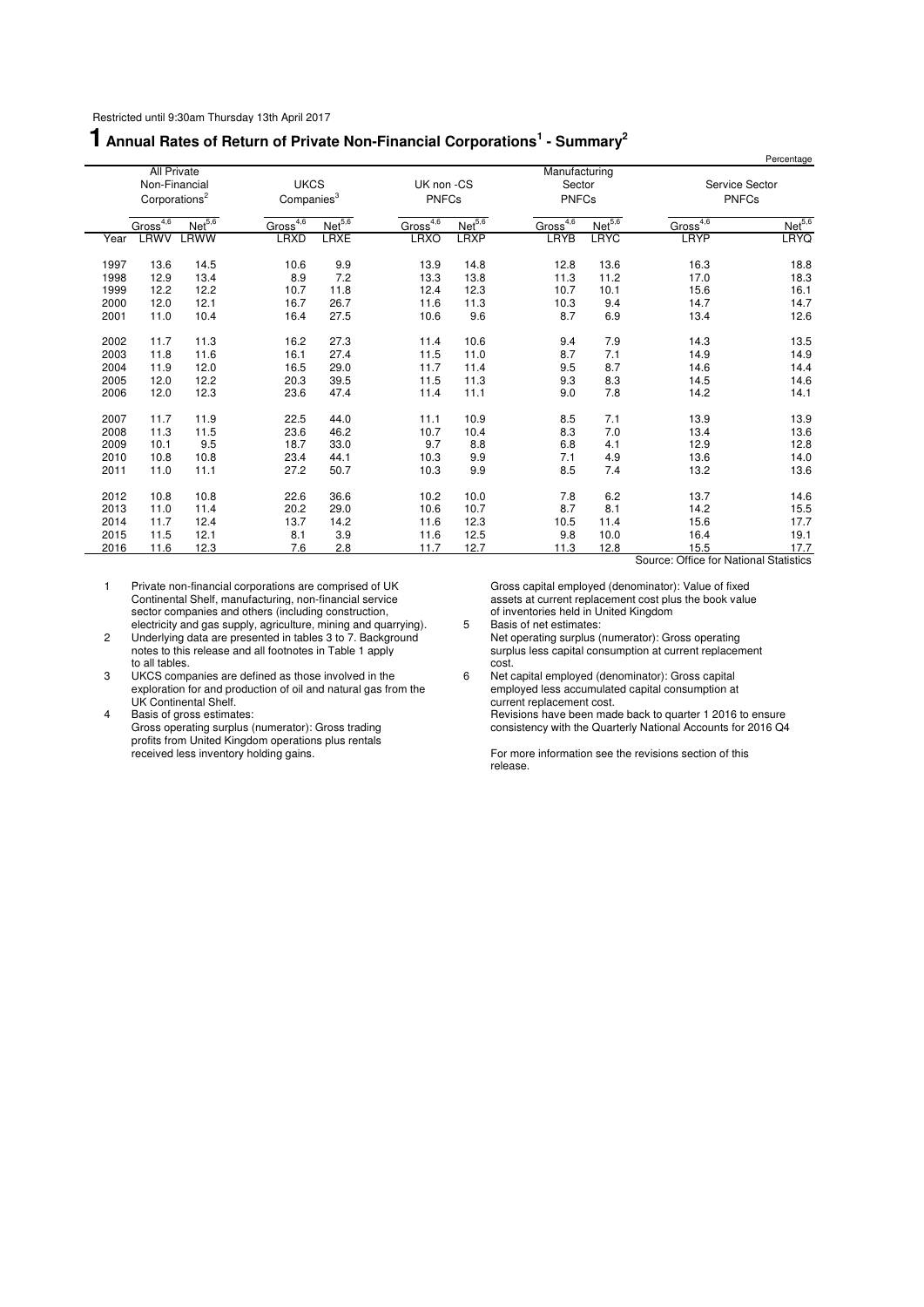## **2 Quarterly Rates of Return of Private Non-Financial Corporations - Summary<sup>1</sup>**

|                |                    |                  |                          |                    |                            |                           | ∠ Quarterly Rates of Return of Private Non-Financial Corporations - Summary |                           |                                | Percentage         |
|----------------|--------------------|------------------|--------------------------|--------------------|----------------------------|---------------------------|-----------------------------------------------------------------------------|---------------------------|--------------------------------|--------------------|
|                | <b>All Private</b> |                  |                          |                    |                            |                           | Manufacturing                                                               |                           |                                |                    |
|                | Corporations       | Non-Financial    | <b>UKCS</b><br>Companies |                    | UK non -CS<br><b>PNFCs</b> |                           | Sector<br><b>PNFCs</b>                                                      |                           | Service Sector<br><b>PNFCs</b> |                    |
|                |                    |                  |                          |                    |                            |                           |                                                                             |                           |                                |                    |
| Year           | Gross              | Net<br>LRWV LRWW | Gross<br><b>LRXD</b>     | Net<br><b>LRXE</b> | Gross<br>LRXO              | <b>Net</b><br><b>LRXP</b> | Gross<br>LRYB                                                               | <b>Net</b><br><b>LRYC</b> | Gross<br>LRYP                  | Net<br><b>LRYQ</b> |
|                |                    |                  |                          |                    |                            |                           |                                                                             |                           |                                |                    |
| 1997 Q1        | 13.1               | 13.8             | 12.3                     | 12.5               | 13.2                       | 13.9                      | 12.8                                                                        | 13.1                      | 14.3                           | 17.3               |
| Q <sub>2</sub> | 13.5               | 14.3             | 9.7                      | 8.3                | 13.9                       | 14.8                      | 12.6                                                                        | 13.3                      | 15.9                           | 19.1               |
| Q3             | 14.1               | 15.2             | 10.2                     | 9.5                | 14.4                       | 15.7                      | 13.1                                                                        | 14.2                      | 18.1                           | 20.0               |
| Q4             | 13.6               | 14.5             | 10.1                     | 9.4                | 14.0                       | 14.9                      | 12.8                                                                        | 13.7                      | 17.4                           | 19.0               |
| 1998 Q1        | 13.3               | 14.0             | 9.5                      | 8.4                | 13.7                       | 14.5                      | 11.8                                                                        | 11.9                      | 16.7                           | 17.9               |
| Q <sub>2</sub> | 13.1               | 13.8             | 9.2                      | 7.9                | 13.5                       | 14.2                      | 12.6                                                                        | 13.3                      | 17.0                           | 18.4               |
| Q <sub>3</sub> | 12.3               | 12.4             | 8.5                      | 6.5                | 12.6                       | 12.8                      | 10.1                                                                        | 9.2                       | 16.9                           | 18.2               |
| Q4             | 12.8               | 13.3             | 8.2                      | 5.9                | 13.2                       | 13.8                      | 10.7                                                                        | 10.2                      | 17.3                           | 18.8               |
| 1999 Q1        | 12.7               | 13.1             | 8.1                      | 6.0                | 13.2                       | 13.6                      | 11.5                                                                        | 11.5                      | 15.8                           | 16.4               |
| Q <sub>2</sub> | 11.9               | 11.7             | 9.4                      | 9.0                | 12.1                       | 11.9                      | 11.5                                                                        | 11.3                      | 15.1                           | 15.3               |
| Q <sub>3</sub> | 12.1               | 12.1             | 12.5                     | 15.7               | 12.1                       | 11.9                      | 9.9                                                                         | 8.7                       | 16.1                           | 16.7               |
| Q4             | 12.2               | 12.1             | 13.0                     | 17.2               | 12.1                       | 11.8                      | 10.0                                                                        | 8.8                       | 15.6                           | 15.9               |
|                |                    |                  |                          |                    |                            |                           |                                                                             |                           |                                |                    |
| 2000 Q1        | 12.5               | 12.7             | 14.8                     | 21.6               | 12.3                       | 12.2                      | 11.5                                                                        | 11.5                      | 14.5                           | 14.4               |
| Q <sub>2</sub> | 12.2               | 12.3             | 16.2                     | 25.4               | 11.8                       | 11.6                      | 11.2                                                                        | 11.0                      | 14.8                           | 14.9               |
| Q3             | 11.9               | 12.0             | 17.4                     | 28.4               | 11.5                       | 11.1                      | 9.9                                                                         | 8.9                       | 15.5                           | 16.1               |
| Q4             | 11.5               | 11.2             | 18.7                     | 31.8               | 11.0                       | 10.2                      | 8.6                                                                         | 6.5                       | 13.8                           | 13.3               |
| 2001 Q1        | 10.5               | 9.7              | 17.8                     | 30.3               | 10.0                       | 8.7                       | 9.0                                                                         | 7.3                       | 11.6                           | 10.0               |
| Q <sub>2</sub> | 11.2               | 10.8             | 17.7                     | 30.6               | 10.8                       | 9.9                       | 9.3                                                                         | 7.8                       | 13.6                           | 13.1               |
| Q3             | 11.1               | 10.5             | 15.7                     | 26.1               | 10.7                       | 9.8                       | 8.5                                                                         | 6.6                       | 14.1                           | 13.7               |
| Q4             | 11.2               | 10.7             | 14.3                     | 22.7               | 11.0                       | 10.2                      | 8.1                                                                         | 5.8                       | 14.1                           | 13.7               |
| 2002 Q1        | 11.7               | 11.4             | 14.7                     | 23.6               | 11.5                       | 10.9                      | 11.1                                                                        | 10.8                      | 12.9                           | 11.6               |
| Q <sub>2</sub> | 11.8               | 11.4             | 16.1                     | 27.0               | 11.5                       | 10.7                      | 9.7                                                                         | 8.3                       | 13.7                           | 12.6               |
| Q3             | 11.7               | 11.2             | 15.5                     | 25.4               | 11.5                       | 10.6                      | 8.9                                                                         | 7.1                       | 15.4                           | 15.0               |
| Q4             | 11.6               | 11.2             | 18.5                     | 33.4               | 11.2                       | 10.2                      | 7.9                                                                         | 5.5                       | 15.3                           | 15.0               |
| 2003 Q1        | 11.5               | 11.1             | 18.0                     | 32.0               | 11.1                       | 10.2                      | 8.1                                                                         | 5.9                       | 14.1                           | 13.3               |
| Q <sub>2</sub> | 11.4               | 11.2             | 13.7                     | 21.4               | 11.2                       | 10.7                      | 8.7                                                                         | 7.1                       | 14.5                           | 14.5               |
| Q3             | 12.1               | 12.2             | 16.0                     | 27.3               | 11.9                       | 11.6                      | 8.7                                                                         | 7.1                       | 16.3                           | 17.0               |
| Q4             | 12.1               | 12.1             | 16.7                     | 29.1               | 11.8                       | 11.4                      | 9.4                                                                         | 8.2                       | 14.8                           | 14.7               |
|                |                    |                  |                          |                    |                            |                           |                                                                             |                           |                                |                    |
| 2004 Q1        | 11.9               | 11.8             | 15.8                     | 27.2               | 11.6                       | 11.2                      | 9.8                                                                         | 9.0                       | 14.2                           | 13.8               |
| Q <sub>2</sub> | 12.2               | 12.4             | 15.5                     | 26.6               | 12.0                       | 11.9                      | 9.9                                                                         | 9.4                       | 15.0                           | 15.2               |
| Q3             | 12.1               | 12.2             | 17.3                     | 31.6               | 11.8                       | 11.5                      | 9.4                                                                         | 8.5                       | 15.1                           | 15.1               |
| Q4             | 11.6               | 11.5             | 17.1                     | 30.9               | 11.3                       | 10.8                      | 9.1                                                                         | 7.8                       | 14.0                           | 13.7               |
| 2005 Q1        | 11.5               | 11.5             | 18.7                     | 35.3               | 11.0                       | 10.6                      | 9.2                                                                         | 8.2                       | 13.3                           | 12.9               |
| Q <sub>2</sub> | 11.9               | 12.2             | 19.7                     | 38.0               | 11.4                       | 11.3                      | 9.7                                                                         | 9.1                       | 13.7                           | 13.6               |
| Q3             | 12.2               | 12.6             | 20.7                     | 40.4               | 11.7                       | 11.6                      | 9.4                                                                         | 8.5                       | 15.4                           | 15.9               |
| Q4             | 12.3               | 12.6             | 22.3                     | 44.2               | 11.7                       | 11.6                      | 8.8                                                                         | 7.4                       | 15.6                           | 16.2               |

Source: Office for National Statistics

1 The quarterly rates of return are consistent with the annual rates of return presented in Table 1. See footnotes on Table 1 **continued over**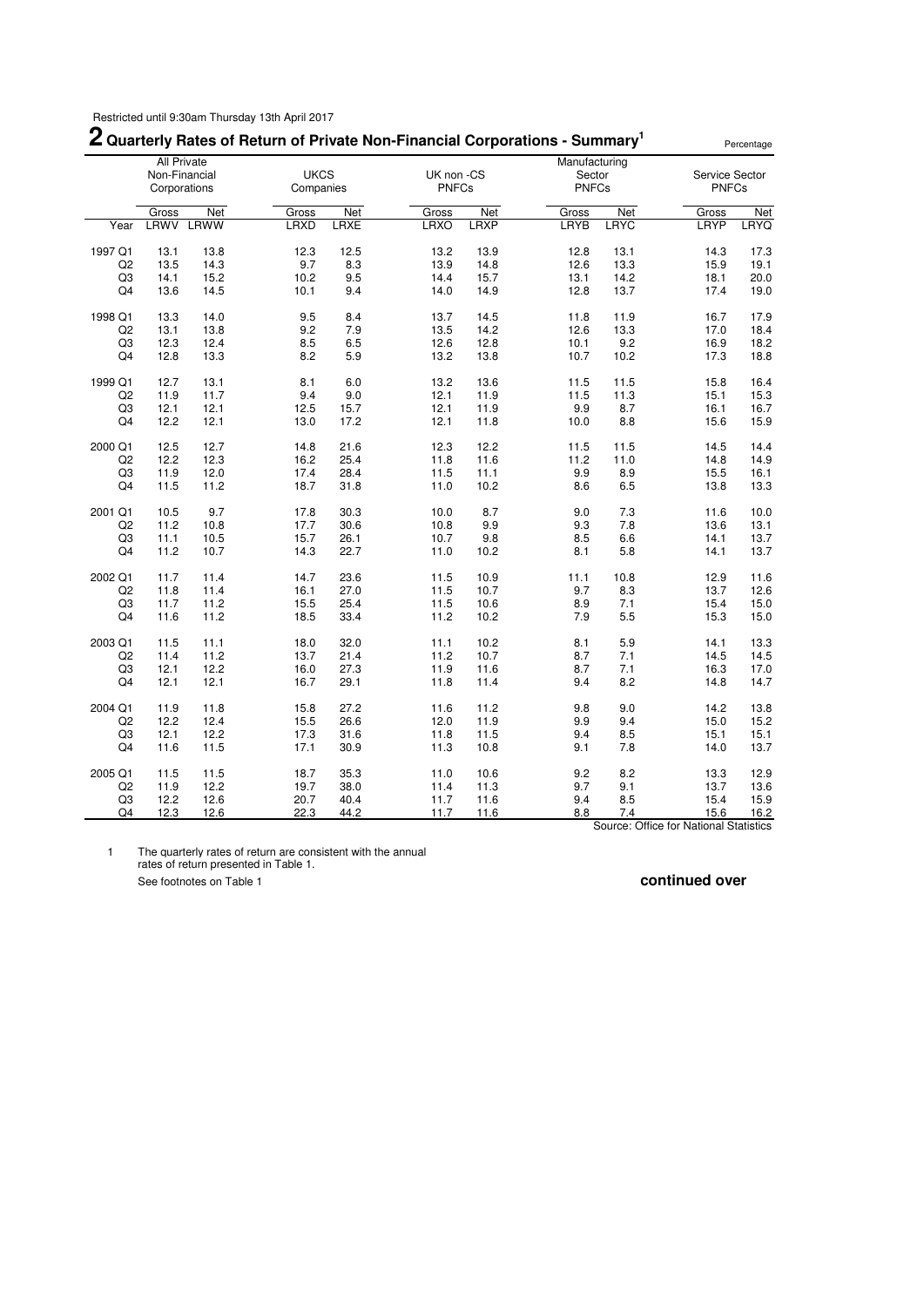#### **2 Quarterly Rates of Return of Private Non-Financial Corporations - Summary<sup>1</sup>continued** Percentage

|                           | <b>All Private</b><br>Non-Financial<br>Corporations |              | <b>UKCS</b><br>Companies |              | UK non -CS<br><b>PNFCs</b> |              | Manufacturing<br>Sector<br><b>PNFCs</b> |            | Service Sector<br><b>PNFCs</b> |              |
|---------------------------|-----------------------------------------------------|--------------|--------------------------|--------------|----------------------------|--------------|-----------------------------------------|------------|--------------------------------|--------------|
|                           | Gross                                               | Net          | Gross                    | Net          | Gross                      | Net          | Gross                                   | <b>Net</b> | Gross                          | Net          |
| Year                      | LRWV                                                | LRWW         | LRXD                     | LRXE         | <b>LRXO</b>                | <b>LRXP</b>  | LRYB                                    | LRYC       | LRYP                           | LRYQ         |
| 2006 Q1<br>Q <sub>2</sub> | 12.5<br>12.0                                        | 12.9<br>12.3 | 26.1<br>25.2             | 54.1<br>51.5 | 11.7<br>11.3               | 11.5<br>11.0 | 10.1<br>9.1                             | 9.5<br>7.9 | 14.6<br>13.9                   | 14.6<br>13.8 |
| Q3                        | 12.0                                                | 12.3         | 22.4                     | 44.2         | 11.4                       | 11.2         | 8.8                                     | 7.5        | 14.4                           | 14.5         |
| Q4                        | 11.6                                                | 11.6         | 20.7                     | 39.6         | 11.1                       | 10.7         | 8.0                                     | 6.1        | 13.9                           | 13.6         |
| 2007 Q1                   | 11.7                                                | 11.8         | 17.7                     | 31.8         | 11.3                       | 11.1         | 9.6                                     | 9.0        | 13.6                           | 13.4         |
| Q <sub>2</sub>            | 11.6                                                | 11.8         | 18.9                     | 34.9         | 11.2                       | 11.0         | 8.2                                     | 6.6        | 13.9                           | 13.9         |
| Q3                        | 11.7                                                | 11.9         | 21.9                     | 42.5         | 11.2                       | 11.0         | 8.4                                     | 7.0        | 14.4                           | 14.5         |
| Q4                        | 11.8                                                | 12.0         | 31.5                     | 66.5         | 10.8                       | 10.3         | 7.8                                     | 5.9        | 13.8                           | 13.7         |
| 2008 Q1                   | 11.9                                                | 12.4         | 26.0                     | 52.5         | 11.2                       | 11.1         | 9.2                                     | 8.4        | 14.1                           | 14.5         |
| Q <sub>2</sub>            | 11.4                                                | 11.8         | 30.5                     | 64.2         | 10.4                       | 10.1         | 9.5                                     | 9.0        | 12.2                           | 11.7         |
| Q3                        | 11.4                                                | 11.7         | 25.0                     | 49.8         | 10.7                       | 10.5         | 7.4                                     | 5.3        | 13.6                           | 14.0         |
| Q4                        | 10.5                                                | 10.2         | 12.6                     | 18.1         | 10.3                       | 10.0         | 7.4                                     | 5.2        | 13.7                           | 14.1         |
| 2009 Q1                   | 10.6                                                | 10.3         | 17.5                     | 29.9         | 10.2                       | 9.7          | 7.2                                     | 4.7        | 13.6                           | 13.9         |
| Q <sub>2</sub>            | 9.5                                                 | 8.5          | 14.3                     | 21.8         | 9.3                        | 8.1          | 6.5                                     | 3.4        | 12.4                           | 12.0         |
| Q <sub>3</sub>            | 10.1                                                | 9.5          | 18.2                     | 31.6         | 9.7                        | 8.8          | 6.7                                     | 4.0        | 13.0                           | 12.9         |
| Q4                        | 10.2                                                | 9.8          | 25.1                     | 48.9         | 9.5                        | 8.6          | 6.7                                     | 4.2        | 12.6                           | 12.4         |
| 2010 Q1                   | 10.6                                                | 10.4         | 20.7                     | 37.9         | 10.1                       | 9.6          | 7.1                                     | 4.8        | 13.2                           | 13.5         |
| Q2                        | 10.5                                                | 10.2         | 21.4                     | 39.4         | 10.0                       | 9.3          | 7.1                                     | 4.9        | 13.0                           | 13.1         |
| Q3                        | 11.1                                                | 11.2         | 24.5<br>27.0             | 46.9         | 10.5                       | 10.1         | 7.1                                     | 4.9        | 14.3                           | 15.1         |
| Q <sub>4</sub>            | 11.3                                                | 11.5         |                          | 52.3         | 10.6                       | 10.3         | 7.1                                     | 4.8        | 13.8                           | 14.3         |
| 2011 Q1                   | 11.2                                                | 11.5         | 27.7                     | 53.5         | 10.5                       | 10.2         | 8.9                                     | 8.1        | 13.2                           | 13.5         |
| Q <sub>2</sub>            | 10.7                                                | 10.7         | 28.0                     | 53.2         | 9.9                        | 9.4          | 8.7                                     | 7.9        | 12.5                           | 12.5         |
| Q <sub>3</sub><br>Q4      | 10.9<br>11.2                                        | 11.0<br>11.4 | 26.2<br>27.0             | 47.9<br>48.6 | 10.2<br>10.5               | 9.9<br>10.2  | 8.1<br>8.2                              | 6.7<br>6.8 | 13.6<br>13.6                   | 14.3<br>14.2 |
|                           |                                                     |              |                          |              |                            |              |                                         |            |                                |              |
| 2012 Q1                   | 10.3                                                | 10.1         | 25.6                     | 44.3         | 9.6                        | 9.0          | 7.3                                     | 5.3        | 12.6                           | 12.7         |
| Q2                        | 10.5                                                | 10.4         | 22.6                     | 36.8         | 10.0                       | 9.5<br>10.4  | 7.3<br>7.5                              | 5.4<br>5.8 | 13.6                           | 14.3<br>16.3 |
| Q3<br>Q4                  | 10.9<br>11.3                                        | 11.1<br>11.8 | 21.5<br>21.0             | 33.7<br>32.1 | 10.5<br>10.9               | 11.1         | 8.9                                     | 8.4        | 14.8<br>14.0                   | 14.9         |
|                           |                                                     |              |                          |              |                            |              |                                         |            |                                |              |
| 2013 Q1                   | 11.2                                                | 11.6         | 21.2                     | 32.1         | 10.7                       | 10.9         | 7.6                                     | 6.1        | 14.5                           | 15.9         |
| Q <sub>2</sub>            | 10.8                                                | 11.1         | 20.3                     | 29.5         | 10.4                       | 10.4         | 8.3                                     | 7.2        | 14.1                           | 15.3         |
| Q3                        | 11.1                                                | 11.5         | 20.1                     | 28.6         | 10.7                       | 10.9         | 9.3                                     | 9.1        | 14.8                           | 16.3         |
| Q4                        | 11.0                                                | 11.3         | 19.2                     | 26.0         | 10.7                       | 10.8         | 9.8                                     | 9.9        | 13.5                           | 14.3         |
| 2014 Q1                   | 11.4                                                | 11.9         | 17.2                     | 21.5         | 11.1                       | 11.5         | 8.7                                     | 8.1        | 15.1                           | 16.9         |
| Q <sub>2</sub>            | 11.6                                                | 12.2         | 14.7                     | 16.3         | 11.4                       | 12.1         | 12.0                                    | 14.0       | 14.7                           | 16.2         |
| Q3                        | 12.1                                                | 13.0         | 11.9                     | 10.9         | 12.1                       | 13.1         | 10.6                                    | 11.4       | 17.1                           | 20.0         |
| Q4                        | 11.6                                                | 12.3         | 10.8                     | 8.8          | 11.6                       | 12.5         | 10.9                                    | 12.0       | 15.6                           | 17.7         |
| 2015 Q1                   | 11.6                                                | 12.3         | 8.0                      | 3.6          | 11.7                       | 12.6         | 10.1                                    | 10.7       | 16.3                           | 19.0         |
| Q2                        | 11.5                                                | 12.2         | 10.8                     | 9.0          | 11.5                       | 12.3         | 10.5                                    | 11.4       | 16.0                           | 18.4         |
| Q <sub>3</sub>            | 11.4                                                | 12.1         | 6.9                      | 1.9          | 11.6                       | 12.5         | 8.5                                     | 7.7        | 17.4                           | 20.6         |
| Q <sub>4</sub>            | 11.4                                                | 12.0         | 6.6                      | 1.1          | 11.6                       | 12.4         | 9.9                                     | 10.3       | 16.0                           | 18.4         |
| 2016 Q1                   | 11.6                                                | 12.4         | 8.2                      | 3.9          | 11.8                       | 12.8         | 11.4                                    | 13.0       | 15.6                           | 17.9         |
| Q2                        | 11.6                                                | 12.3         | 6.5                      | 0.9          | 11.8                       | 12.8         | 11.8                                    | 13.8       | 15.1                           | 17.0         |
| Q3                        | 11.4                                                | 12.1         | 7.3                      | 2.4          | 11.6                       | 12.5         | 10.7                                    | 11.8       | 15.8                           | 18.3         |
| Q4                        | 11.7                                                | 12.4         | 8.4                      | 3.9          | 11.8                       | 12.8         | 11.2                                    | 12.7       | 15.4                           | 17.7         |

Source: Office for National Statistics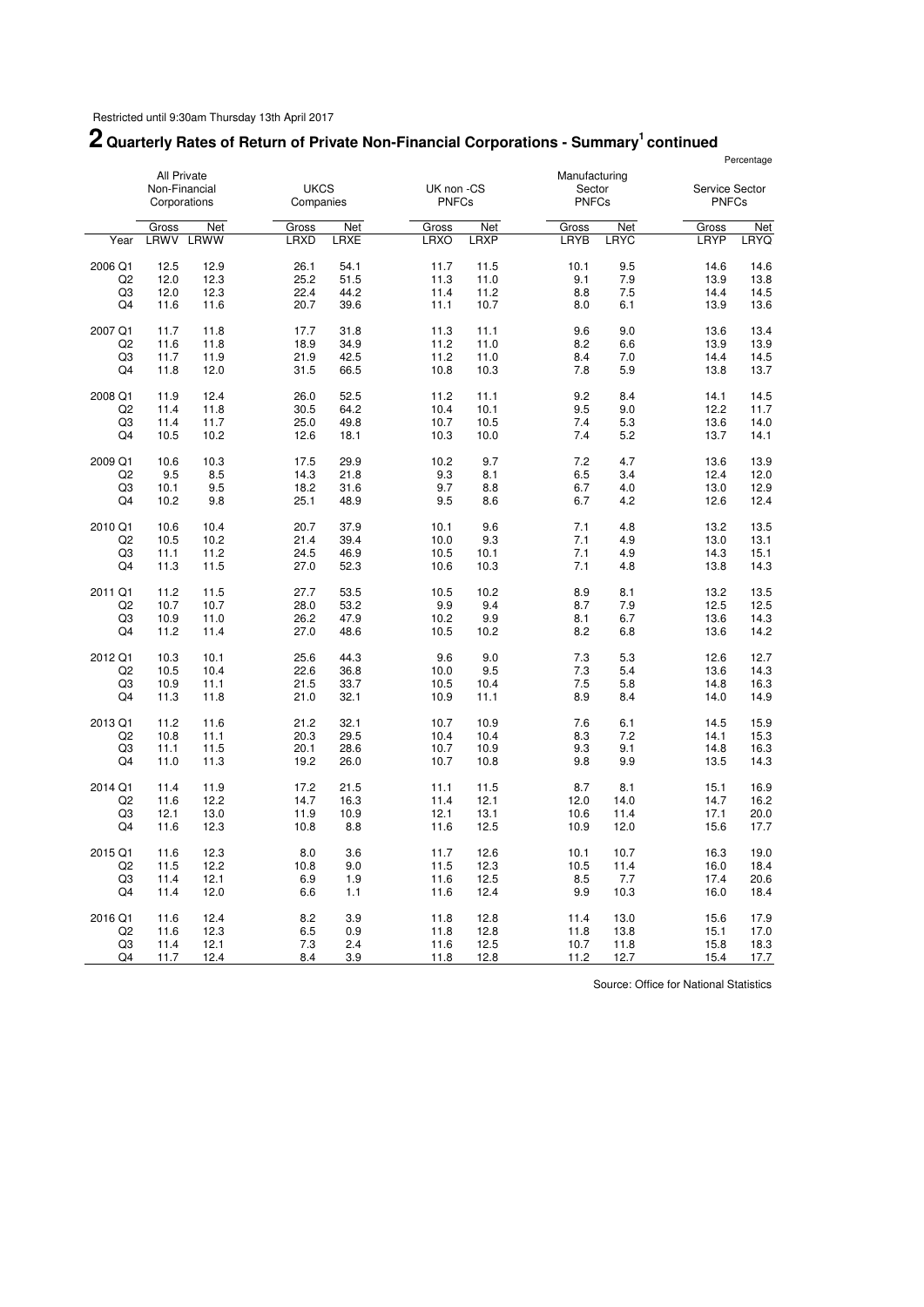# **Rates of Return of all Private Non-Financial Corporations**

|      | Percentage Rate |            |                      |                        | £ billion            |                  |            |
|------|-----------------|------------|----------------------|------------------------|----------------------|------------------|------------|
|      | of Return       |            | Gross                |                        | Net                  | Capital Employed |            |
|      | Gross           | <b>Net</b> | Operating<br>Surplus | Capital<br>Consumption | Operating<br>Surplus | Gross            | <b>Net</b> |
| Year | LRWV            | LRWW       | LRWL                 | <b>BGXZ</b>            | LRWM                 | <b>LRWT</b>      | LRWU       |
| 1997 | 13.6            | 14.5       | 199.7                | 67.7                   | 132.1                | 1471.6           | 913.6      |
| 1998 | 12.9            | 13.4       | 195.9                | 69.1                   | 126.8                | 1521.2           | 949.2      |
| 1999 | 12.2            | 12.2       | 195.0                | 73.0                   | 122.1                | 1595.2           | 997.0      |
| 2000 | 12.0            | 12.1       | 204.2                | 76.0                   | 128.2                | 1697.4           | 1063.6     |
| 2001 | 11.0            | 10.4       | 197.0                | 79.8                   | 117.3                | 1788.8           | 1124.8     |
| 2002 | 11.7            | 11.3       | 212.2                | 82.7                   | 129.5                | 1810.1           | 1145.6     |
| 2003 | 11.8            | 11.6       | 225.0                | 84.6                   | 140.3                | 1912.0           | 1206.6     |
| 2004 | 11.9            | 12.0       | 234.3                | 86.2                   | 148.1                | 1963.7           | 1236.4     |
| 2005 | 12.0            | 12.2       | 250.2                | 89.4                   | 160.8                | 2090.1           | 1315.8     |
| 2006 | 12.0            | 12.3       | 262.8                | 94.1                   | 168.7                | 2184.1           | 1375.7     |
| 2007 | 11.7            | 11.9       | 269.7                | 97.0                   | 172.7                | 2304.0           | 1452.6     |
| 2008 | 11.3            | 11.5       | 279.9                | 100.5                  | 179.4                | 2482.5           | 1561.9     |
| 2009 | 10.1            | 9.5        | 251.4                | 103.7                  | 147.7                | 2487.9           | 1552.1     |
| 2010 | 10.8            | 10.8       | 268.9                | 102.6                  | 166.3                | 2478.8           | 1534.6     |
| 2011 | 11.0            | 11.1       | 282.9                | 105.9                  | 177.0                | 2577.3           | 1590.4     |
| 2012 | 10.8            | 10.8       | 285.8                | 108.3                  | 177.5                | 2655.1           | 1637.7     |
| 2013 | 11.0            | 11.4       | 304.0                | 110.9                  | 193.2                | 2755.7           | 1700.9     |
| 2014 | 11.7            | 12.4       | 331.7                | 113.4                  | 218.3                | 2845.3           | 1763.1     |
| 2015 | 11.5            | 12.1       | 336.4                | 116.7                  | 219.7                | 2933.3           | 1811.8     |
| 2016 | 11.6            | 12.3       | 346.2                | 118.7                  | 227.5                | 2993.4           | 1849.6     |

See footnotes on Table 1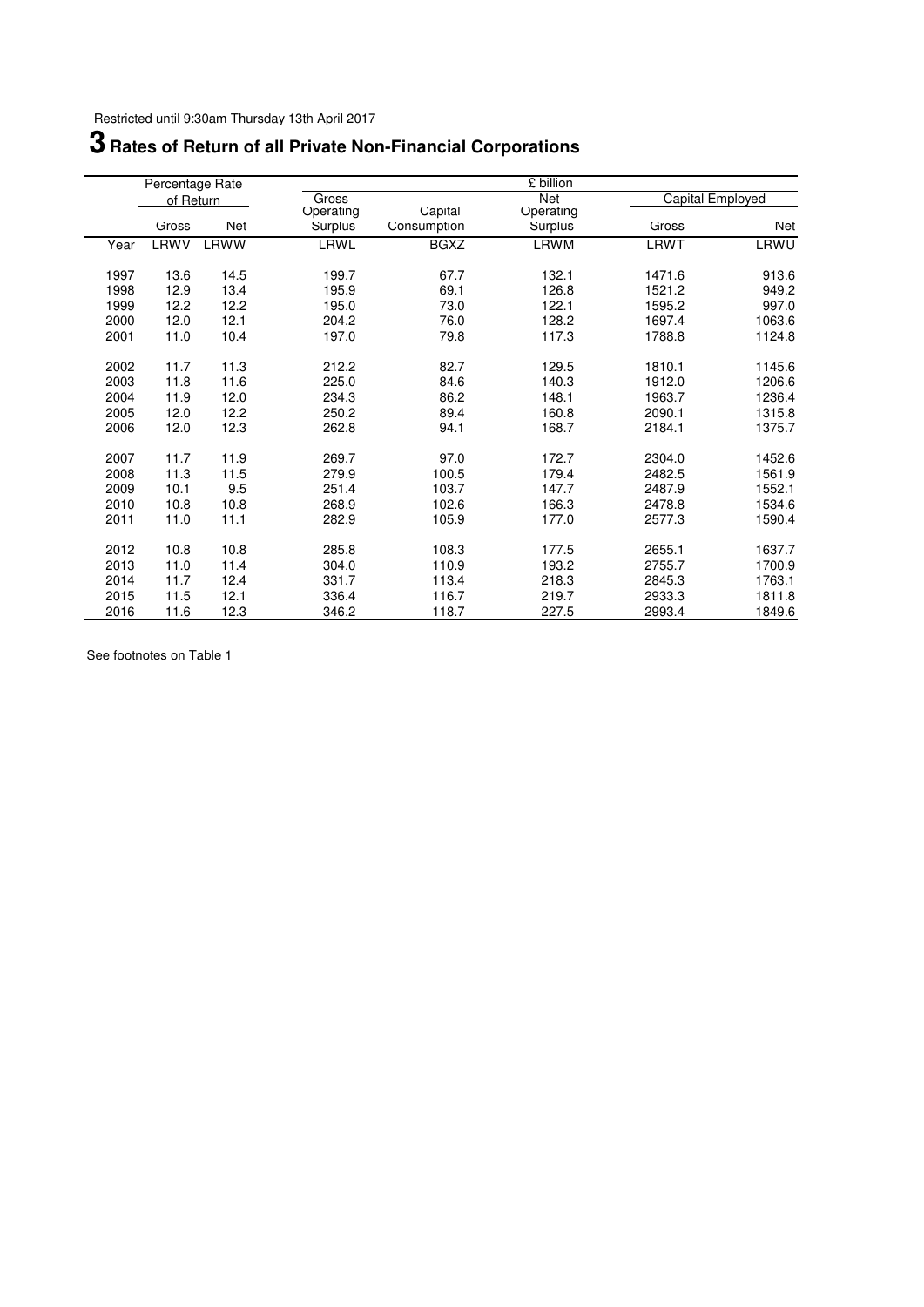## **4 Rates of Return of UK Continental Shelf Companies**

|      | Percentage Rate |                  |             |             | £ billion |             |                  |
|------|-----------------|------------------|-------------|-------------|-----------|-------------|------------------|
|      | of Return       |                  | Gross       |             | Net       |             | Capital Employed |
|      |                 |                  | Operating   | Capital     | Operating |             |                  |
|      | Gross           | Net <sup>1</sup> | Surplus     | Consumption | Surplus   | Gross       | Net              |
| Year | <b>LRXD</b>     | <b>LRXE</b>      | <b>LRWX</b> | <b>BGYB</b> | LRWY      | <b>LRXB</b> | <b>LRXC</b>      |
| 1997 | 10.6            | 9.9              | 13.8        | 7.2         | 6.7       | 130.9       | 67.5             |
| 1998 | 8.9             | 7.2              | 11.5        | 7.0         | 4.6       | 130.3       | 63.5             |
| 1999 | 10.7            | 11.8             | 13.7        | 6.8         | 6.9       | 127.7       | 58.6             |
| 2000 | 16.7            | 26.7             | 21.2        | 6.6         | 14.6      | 126.4       | 54.6             |
| 2001 | 16.4            | 27.5             | 20.1        | 6.4         | 13.7      | 122.6       | 49.9             |
| 2002 | 16.2            | 27.3             | 19.1        | 6.3         | 12.8      | 117.9       | 46.7             |
| 2003 | 16.1            | 27.4             | 18.8        | 6.2         | 12.6      | 116.9       | 45.9             |
| 2004 | 16.5            | 29.0             | 18.7        | 6.1         | 12.6      | 113.4       | 43.4             |
| 2005 | 20.3            | 39.5             | 23.6        | 6.3         | 17.3      | 115.9       | 43.9             |
| 2006 | 23.6            | 47.4             | 27.3        | 6.4         | 20.9      | 115.6       | 44.1             |
| 2007 | 22.5            | 44.0             | 26.1        | 6.3         | 19.8      | 116.0       | 45.0             |
| 2008 | 23.6            | 46.2             | 28.1        | 6.4         | 21.7      | 119.2       | 47.0             |
| 2009 | 18.7            | 33.0             | 21.5        | 6.4         | 15.1      | 114.6       | 45.7             |
| 2010 | 23.4            | 44.1             | 25.4        | 6.0         | 19.4      | 108.6       | 44.0             |
| 2011 | 27.2            | 50.7             | 29.8        | 6.2         | 23.6      | 109.5       | 46.6             |
| 2012 | 22.6            | 36.6             | 25.2        | 6.6         | 18.7      | 111.5       | 51.1             |
| 2013 | 20.2            | 29.0             | 23.5        | 6.9         | 16.5      | 116.3       | 57.1             |
| 2014 | 13.7            | 14.2             | 16.7        | 7.5         | 9.2       | 122.2       | 64.7             |
| 2015 | 8.1             | 3.9              | 10.3        | 7.6         | 2.7       | 127.2       | 69.9             |
| 2016 | 7.6             | 2.8              | 9.7         | 7.6         | 2.1       | 128.5       | 77.1             |

**1** Net rates of return are not a good measure of performance for Continental Shelf companies because of the nature of the fixed assets. This leads to distortions in the average capital employed. See footnotes on Table 1

Restricted until 9:30am Thursday 13th April 2017

## **5 Rates of Return of UK non-CS PNFCs**

|      | Percentage Rate |             |             |             | £ billion   |                  |             |
|------|-----------------|-------------|-------------|-------------|-------------|------------------|-------------|
|      | of Return       |             | Gross       |             | Net         | Capital Employed |             |
|      |                 |             | Operating   | Capital     | Operating   |                  |             |
|      | Gross           | <b>Net</b>  | Surplus     | Consumption | Surplus     | Gross            | Net         |
| Year | <b>LRXO</b>     | <b>LRXP</b> | <b>LRXG</b> | <b>BGYC</b> | <b>LRXH</b> | <b>LRXM</b>      | <b>LRXN</b> |
| 1997 | 13.9            | 14.8        | 185.9       | 60.5        | 125.4       | 1340.8           | 846.2       |
| 1998 | 13.3            | 13.8        | 184.3       | 62.1        | 122.2       | 1390.9           | 885.7       |
| 1999 | 12.4            | 12.3        | 181.3       | 66.2        | 115.1       | 1467.5           | 938.3       |
| 2000 | 11.6            | 11.3        | 183.0       | 69.4        | 113.6       | 1571.0           | 1009.0      |
| 2001 | 10.6            | 9.6         | 176.9       | 73.4        | 103.5       | 1666.2           | 1074.9      |
| 2002 | 11.4            | 10.6        | 193.1       | 76.4        | 116.8       | 1692.2           | 1098.9      |
| 2003 | 11.5            | 11.0        | 206.2       | 78.5        | 127.7       | 1795.1           | 1160.7      |
| 2004 | 11.7            | 11.4        | 215.6       | 80.1        | 135.5       | 1850.3           | 1193.0      |
| 2005 | 11.5            | 11.3        | 226.6       | 83.2        | 143.4       | 1974.1           | 1271.9      |
| 2006 | 11.4            | 11.1        | 235.5       | 87.7        | 147.8       | 2068.5           | 1331.5      |
| 2007 | 11.1            | 10.9        | 243.6       | 90.7        | 152.9       | 2187.9           | 1407.6      |
| 2008 | 10.7            | 10.4        | 251.7       | 94.1        | 157.7       | 2363.3           | 1514.9      |
| 2009 | 9.7             | 8.8         | 229.9       | 97.3        | 132.6       | 2373.3           | 1506.4      |
| 2010 | 10.3            | 9.9         | 243.5       | 96.7        | 146.9       | 2370.2           | 1490.6      |
| 2011 | 10.3            | 9.9         | 253.1       | 99.7        | 153.4       | 2467.8           | 1543.8      |
| 2012 | 10.2            | 10.0        | 260.6       | 101.8       | 158.8       | 2543.6           | 1586.6      |
| 2013 | 10.6            | 10.7        | 280.6       | 103.9       | 176.6       | 2639.5           | 1643.8      |
| 2014 | 11.6            | 12.3        | 315.0       | 105.9       | 209.1       | 2723.0           | 1698.4      |
| 2015 | 11.6            | 12.5        | 326.1       | 109.2       | 217.0       | 2806.1           | 1742.0      |
| 2016 | 11.7            | 12.7        | 336.4       | 111.0       | 225.4       | 2864.9           | 1772.5      |

See footnotes on Table 1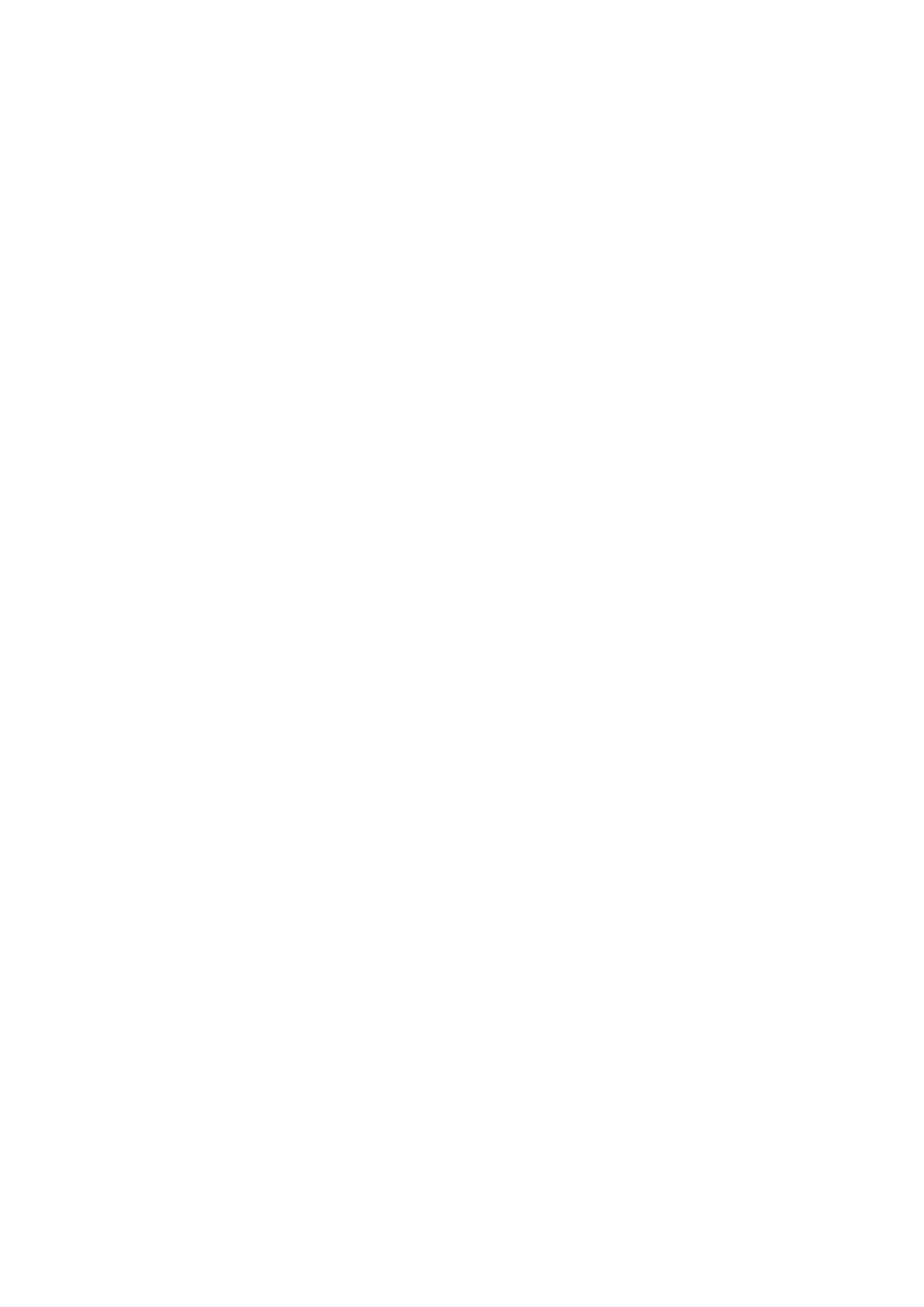## **Rates of Return of Manufacturing Sector PNFCs**

|      | Percentage Rate |             |             |             | £ billion   |                  |             |
|------|-----------------|-------------|-------------|-------------|-------------|------------------|-------------|
|      | of Return       |             | Gross       |             | Net         | Capital Employed |             |
|      |                 |             | Operating   | Capital     | Operating   |                  |             |
|      | Gross           | Net         | Surplus     | Consumption | Surplus     | Gross            | Net         |
| Year | LRYB            | <b>LRYC</b> | <b>LRXR</b> | <b>BGYI</b> | <b>LRXS</b> | <b>LRXZ</b>      | <b>LRYA</b> |
| 1997 | 12.8            | 13.6        | 52.1        | 19.0        | 33.1        | 406.2            | 244.2       |
| 1998 | 11.3            | 11.2        | 47.1        | 19.2        | 27.9        | 416.6            | 250.1       |
| 1999 | 10.7            | 10.1        | 45.9        | 20.0        | 25.9        | 428.6            | 257.8       |
| 2000 | 10.3            | 9.4         | 45.9        | 20.5        | 25.4        | 447.0            | 269.1       |
| 2001 | 8.7             | 6.9         | 39.8        | 21.0        | 18.9        | 457.6            | 275.1       |
| 2002 | 9.4             | 7.9         | 42.6        | 21.1        | 21.5        | 453.6            | 271.3       |
| 2003 | 8.7             | 7.1         | 39.6        | 20.5        | 19.1        | 454.5            | 269.8       |
| 2004 | 9.5             | 8.7         | 43.1        | 20.0        | 23.1        | 451.5            | 265.9       |
| 2005 | 9.3             | 8.3         | 44.5        | 21.1        | 23.4        | 479.6            | 283.5       |
| 2006 | 9.0             | 7.8         | 44.7        | 21.8        | 22.9        | 497.5            | 294.9       |
| 2007 | 8.5             | 7.1         | 43.5        | 22.1        | 21.4        | 511.6            | 300.6       |
| 2008 | 8.3             | 7.0         | 46.1        | 23.6        | 22.5        | 552.8            | 322.6       |
| 2009 | 6.8             | 4.1         | 37.2        | 24.4        | 12.8        | 549.2            | 315.2       |
| 2010 | 7.1             | 4.9         | 38.2        | 23.3        | 14.9        | 540.9            | 307.9       |
| 2011 | 8.5             | 7.4         | 47.0        | 23.9        | 23.1        | 555.8            | 314.1       |
| 2012 | 7.8             | 6.2         | 43.5        | 24.0        | 19.5        | 559.4            | 314.5       |
| 2013 | 8.7             | 8.1         | 49.6        | 24.1        | 25.6        | 567.5            | 316.9       |
| 2014 | 10.5            | 11.4        | 60.0        | 23.9        | 36.1        | 569.9            | 317.3       |
| 2015 | 9.8             | 10.0        | 56.0        | 24.2        | 31.8        | 574.2            | 317.4       |
| 2016 | 11.3            | 12.8        | 64.8        | 24.3        | 40.5        | 574.3            | 315.9       |

1 See footnotes on table 1

Restricted until 9:30am Thursday 13th April 2017

## **Rates of Return of Service Sector PNFCs**

|      | Percentage Rate |      |           |             | £ billion |                  |             |
|------|-----------------|------|-----------|-------------|-----------|------------------|-------------|
|      | of Return       |      | Gross     |             | Net       | Capital Employed |             |
|      |                 |      | Operating | Capital     | Operating |                  |             |
|      | Gross           | Net  | Surplus   | Consumption | Surplus   | Gross            | Net         |
| Year | LRYP            | LRYQ | LRYF      | <b>BGYK</b> | LRYG      | LRYN             | <b>LRYO</b> |
| 1997 | 16.3            | 18.8 | 113.4     | 34.4        | 79.1      | 694.5            | 420.5       |
| 1998 | 17.0            | 18.3 | 116.9     | 35.5        | 81.5      | 689.1            | 444.5       |
| 1999 | 15.6            | 16.1 | 115.0     | 38.4        | 76.7      | 735.7            | 476.5       |
| 2000 | 14.7            | 14.7 | 116.5     | 40.6        | 75.9      | 795.2            | 517.9       |
| 2001 | 13.4            | 12.6 | 114.6     | 43.7        | 70.9      | 855.3            | 560.8       |
| 2002 | 14.3            | 13.5 | 124.4     | 46.2        | 78.1      | 868.3            | 576.9       |
| 2003 | 14.9            | 14.9 | 142.3     | 48.7        | 93.6      | 952.0            | 628.1       |
| 2004 | 14.6            | 14.4 | 145.4     | 50.7        | 94.7      | 997.6            | 656.2       |
| 2005 | 14.5            | 14.6 | 154.1     | 52.2        | 101.9     | 1061.2           | 695.9       |
| 2006 | 14.2            | 14.1 | 158.6     | 55.4        | 103.2     | 1116.9           | 730.4       |
| 2007 | 13.9            | 13.9 | 165.6     | 57.6        | 108.0     | 1190.5           | 778.7       |
| 2008 | 13.4            | 13.6 | 172.0     | 58.5        | 113.5     | 1285.7           | 836.6       |
| 2009 | 12.9            | 12.8 | 167.2     | 60.3        | 106.9     | 1297.3           | 835.9       |
| 2010 | 13.6            | 14.0 | 177.4     | 60.8        | 116.6     | 1307.1           | 833.5       |
| 2011 | 13.2            | 13.6 | 180.2     | 62.7        | 117.5     | 1362.3           | 863.5       |
| 2012 | 13.7            | 14.6 | 193.2     | 64.0        | 129.3     | 1405.8           | 887.5       |
| 2013 | 14.2            | 15.5 | 206.8     | 65.3        | 141.5     | 1454.7           | 915.8       |
| 2014 | 15.6            | 17.7 | 234.4     | 66.9        | 167.5     | 1500.9           | 945.1       |
| 2015 | 16.4            | 19.1 | 255.5     | 69.2        | 186.3     | 1555.5           | 976.3       |
| 2016 | 15.5            | 17.7 | 246.2     | 70.4        | 175.7     | 1589.3           | 991.6       |

1 See footnotes on table 1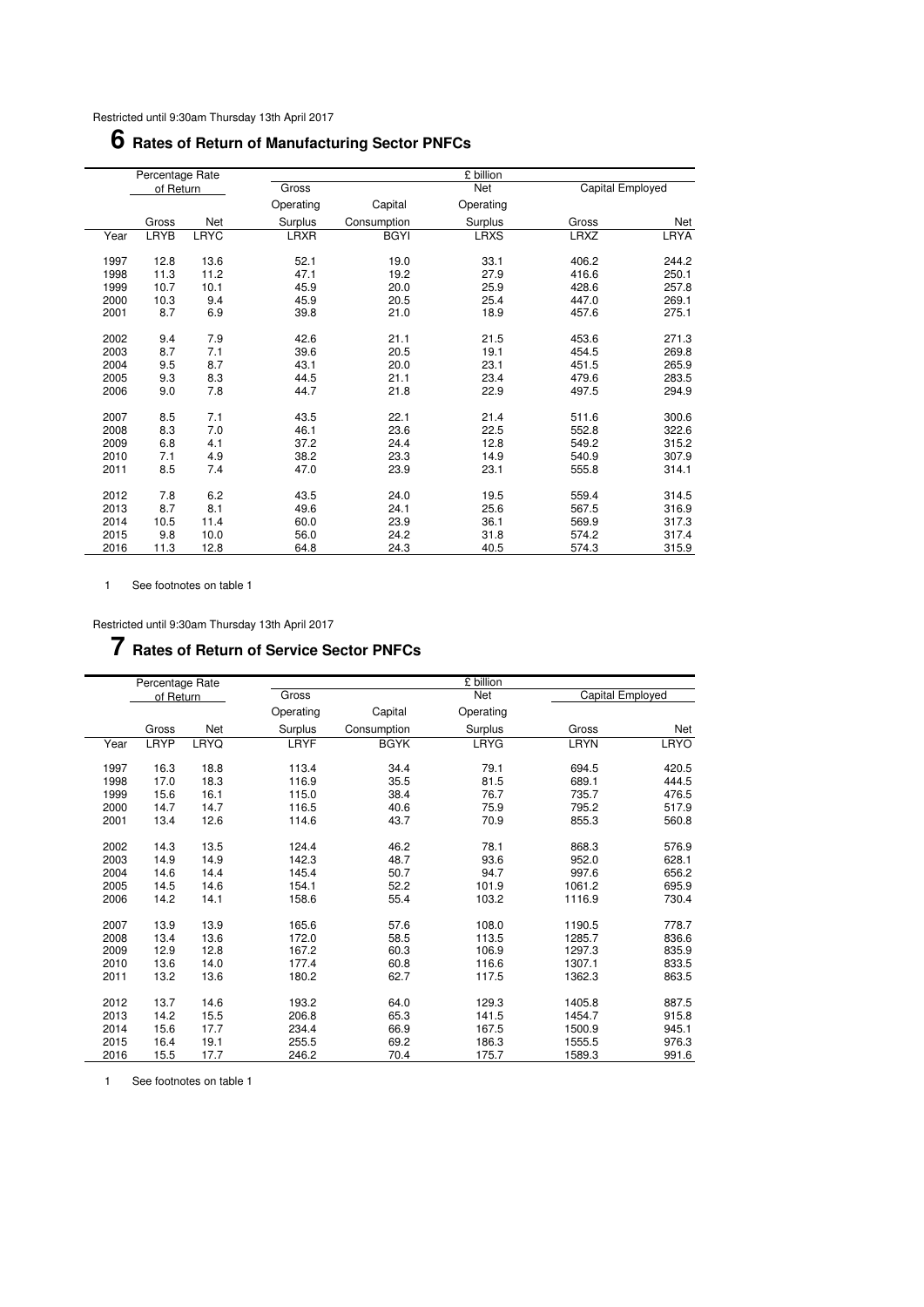# **R1 Revisions to Annual and Quarterly Net Rates of Return of PNFCs**

|                |              |             |              |               | Percentage                             |  |
|----------------|--------------|-------------|--------------|---------------|----------------------------------------|--|
|                |              |             |              | Manufacturing | Service                                |  |
|                | All          | <b>UKCS</b> | UK non -CS   | Sector        | Sector                                 |  |
|                | <b>PNFCs</b> | Companies   | <b>PNFCs</b> | <b>PNFCs</b>  | <b>PNFCs</b>                           |  |
| Year           | LRWW         | <b>LRXE</b> | <b>LRXP</b>  | <b>LRYC</b>   | <b>LRYQ</b>                            |  |
|                |              |             |              |               |                                        |  |
| 1997           | 0.0          | 0.0         | 0.0          | 0.0           | 0.0                                    |  |
| 1998           | 0.0          | 0.0         | 0.0          | 0.0           | 0.0                                    |  |
| 1999           | 0.0          |             |              |               | 0.0                                    |  |
|                |              | 0.0         | 0.0          | 0.0           |                                        |  |
| 2000           | 0.0          | 0.0         | 0.0          | 0.0           | 0.0                                    |  |
| 2001           | 0.0          | 0.0         | 0.0          | 0.0           | 0.0                                    |  |
| 2002           | 0.0          | 0.0         | 0.0          | 0.0           | 0.0                                    |  |
| 2003           | 0.0          | 0.0         | 0.0          | 0.0           | 0.0                                    |  |
|                |              |             |              |               |                                        |  |
| 2004           | 0.0          | 0.0         | 0.0          | 0.0           | 0.0                                    |  |
| 2005           | 0.0          | 0.0         | 0.0          | 0.0           | 0.0                                    |  |
| 2006           | 0.0          | 0.0         | 0.0          | 0.0           | 0.0                                    |  |
| 2007           | 0.0          | 0.0         | 0.0          | 0.0           | 0.0                                    |  |
|                |              |             |              |               |                                        |  |
| 2008           | 0.0          | 0.0         | 0.0          | 0.0           | 0.0                                    |  |
| 2009           | 0.0          | 0.0         | 0.0          | 0.0           | 0.0                                    |  |
| 2010           | 0.0          | 0.0         | 0.0          | 0.0           | 0.0                                    |  |
| 2011           | 0.0          | 0.0         | 0.0          | 0.0           | 0.0                                    |  |
|                |              |             |              |               |                                        |  |
| 2012           | 0.0          | 0.0         | 0.0          | 0.0           | 0.0                                    |  |
| 2013           | 0.0          | 0.0         | 0.0          | 0.0           | 0.0                                    |  |
| 2014           | 0.0          | 0.0         | 0.0          | 0.0           | 0.0                                    |  |
|                |              |             |              |               |                                        |  |
| 2015           | $0.0\,$      | 0.0         | 0.0          | 0.0           | 0.0                                    |  |
| Quarter        |              |             |              |               |                                        |  |
| 1997 Q1        |              |             |              |               |                                        |  |
|                | 0.0          | 0.0         | 0.0          | 0.0           | 0.0                                    |  |
| Q <sub>2</sub> | 0.0          | 0.0         | 0.0          | 0.0           | 0.0                                    |  |
| Q3             | 0.0          | 0.0         | 0.0          | 0.0           | 0.0                                    |  |
| Q4             | 0.0          | 0.0         | 0.0          | 0.0           | 0.0                                    |  |
|                |              |             |              |               |                                        |  |
| 1998 Q1        | 0.0          | 0.0         | 0.0          | 0.0           | 0.0                                    |  |
| Q2             | 0.0          | 0.0         | 0.0          | 0.0           | 0.0                                    |  |
| Q <sub>3</sub> | 0.0          | 0.0         | 0.0          | 0.0           | 0.0                                    |  |
| Q <sub>4</sub> | 0.0          | 0.0         | 0.0          | 0.0           | 0.0                                    |  |
|                |              |             |              |               |                                        |  |
| 1999 Q1        | 0.0          | 0.0         | 0.0          | 0.0           | 0.0                                    |  |
| Q <sub>2</sub> | 0.0          | 0.0         | 0.0          | 0.0           | 0.0                                    |  |
| Q3             | 0.0          | 0.0         | 0.0          | 0.0           | 0.0                                    |  |
| Q4             | 0.0          | 0.0         | 0.0          | 0.0           | 0.0                                    |  |
|                |              |             |              |               |                                        |  |
| 2000 Q1        | 0.0          | 0.0         | 0.0          | 0.0           | 0.0                                    |  |
| Q2             | 0.0          | 0.0         | 0.0          | 0.0           | 0.0                                    |  |
| Q3             | 0.0          | 0.0         | 0.0          | 0.0           | 0.0                                    |  |
|                |              |             |              |               |                                        |  |
| Q4             | 0.0          | 0.0         | 0.0          | 0.0           | 0.0                                    |  |
| 2001 Q1        | 0.0          | 0.0         | 0.0          | 0.0           | 0.0                                    |  |
| Q2             | 0.0          | 0.0         | 0.0          | 0.0           | 0.0                                    |  |
|                |              |             |              |               |                                        |  |
| Q3             | 0.0          | 0.0         | 0.0          | 0.0           | 0.0                                    |  |
| Q4             | 0.0          | 0.0         | 0.0          | 0.0           | 0.0                                    |  |
| 2002 Q1        | 0.0          | 0.0         | 0.0          | 0.0           | 0.0                                    |  |
|                |              |             |              |               |                                        |  |
| Q <sub>2</sub> | 0.0          | 0.0         | 0.0          | 0.0           | 0.0                                    |  |
| Q3             | 0.0          | 0.0         | 0.0          | 0.0           | 0.0                                    |  |
| Q4             | 0.0          | 0.0         | 0.0          | 0.0           | 0.0                                    |  |
|                |              |             |              |               | Source: Office for National Statistics |  |

1 Table R1 shows the revisions to the net rates of return which have been made back to quarter one 2016 in line with the Quarterly National Accounts 2016 Q4. For more information see the revisions section of this release.

continued over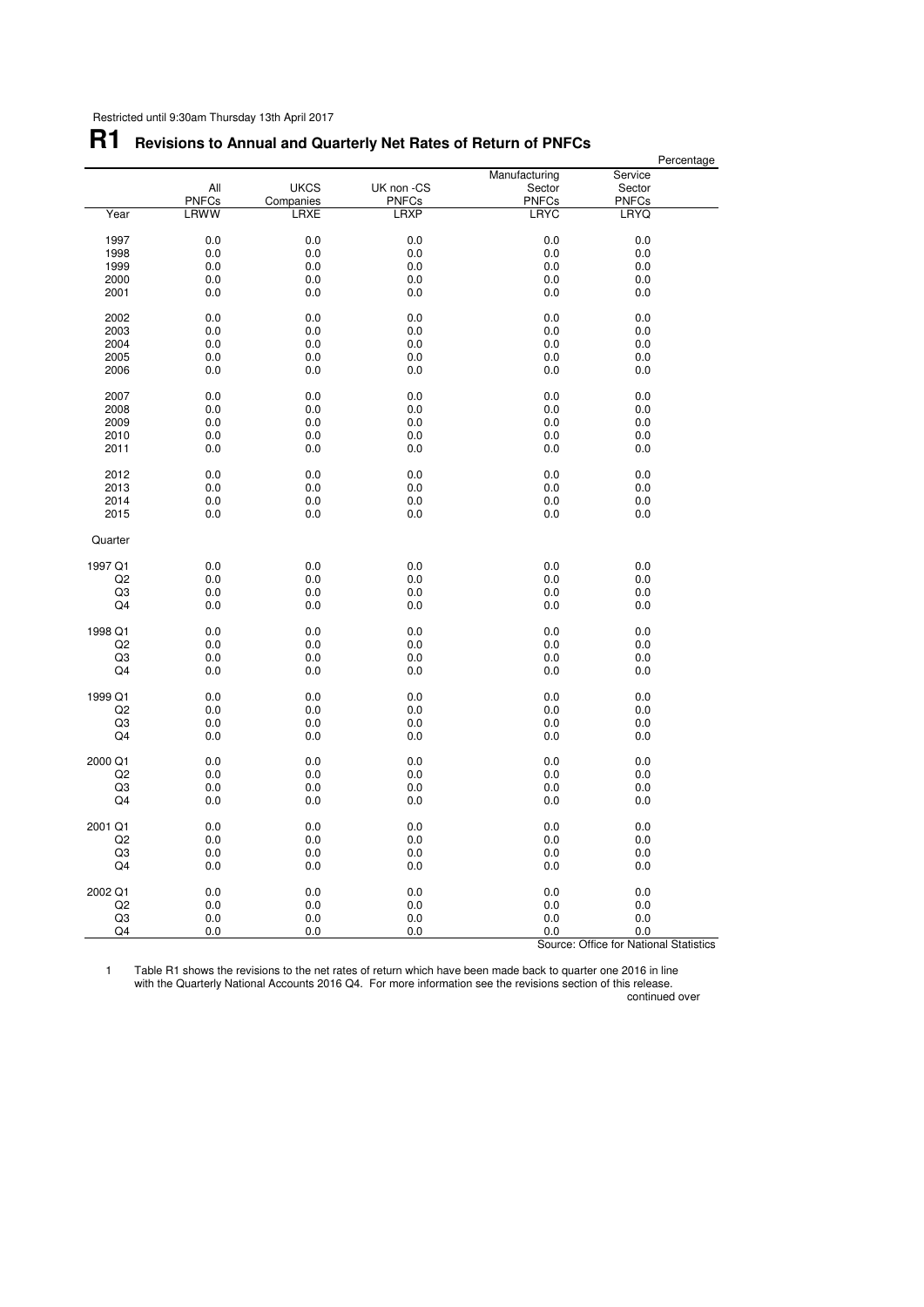## **R1 Revisions to Annual and Quarterly Net Rates of Return of PNFCs continued**

|                |                      |                   |                      |                             |                             | $\%$ |
|----------------|----------------------|-------------------|----------------------|-----------------------------|-----------------------------|------|
|                |                      |                   |                      | Manufacturing               | Service                     |      |
|                | All                  | <b>UKCS</b>       | UK non -CS           | Sector                      | Sector                      |      |
| Quarter        | <b>PNFCs</b><br>LRWW | Companies<br>LRXE | PNFCs<br><b>LRXP</b> | <b>PNFCs</b><br><b>LRYC</b> | <b>PNFCs</b><br><b>LRYQ</b> |      |
|                |                      |                   |                      |                             |                             |      |
| 2003 Q1        | 0.0                  | 0.0               | 0.0                  | $0.0\,$                     | 0.0                         |      |
| Q2             | $0.0\,$              | $0.0\,$           | 0.0                  | $0.0\,$                     | 0.0                         |      |
| Q3             | 0.0                  | 0.0               | 0.0                  | 0.0                         | 0.0                         |      |
| Q4             | 0.0                  | 0.0               | 0.0                  | 0.0                         | 0.0                         |      |
|                |                      |                   |                      |                             |                             |      |
| 2004 Q1<br>Q2  | 0.0<br>0.0           | 0.0<br>0.0        | 0.0<br>0.0           | 0.0<br>0.0                  | 0.0<br>0.0                  |      |
| Q3             | 0.0                  | 0.0               | 0.0                  | 0.0                         | 0.0                         |      |
| Q4             | 0.0                  | 0.0               | 0.0                  | 0.0                         | 0.0                         |      |
|                |                      |                   |                      |                             |                             |      |
| 2005 Q1        | 0.0                  | 0.0               | 0.0                  | $0.0\,$                     | $0.0\,$                     |      |
| Q2             | $0.0\,$              | $0.0\,$           | 0.0                  | $0.0\,$                     | 0.0                         |      |
| Q3<br>Q4       | 0.0<br>0.0           | 0.0<br>0.0        | 0.0<br>0.0           | 0.0<br>0.0                  | 0.0<br>0.0                  |      |
|                |                      |                   |                      |                             |                             |      |
| 2006 Q1        | 0.0                  | 0.0               | 0.0                  | 0.0                         | 0.0                         |      |
| Q2             | 0.0                  | 0.0               | 0.0                  | 0.0                         | 0.0                         |      |
| Q3             | 0.0                  | 0.0               | 0.0                  | 0.0                         | 0.0                         |      |
| Q4             | 0.0                  | 0.0               | 0.0                  | 0.0                         | 0.0                         |      |
| 2007 Q1        | 0.0                  | 0.0               | 0.0                  | $0.0\,$                     | $0.0\,$                     |      |
| Q2             | $0.0\,$              | $0.0\,$           | 0.0                  | $0.0\,$                     | 0.0                         |      |
| Q3             | 0.0                  | 0.0               | 0.0                  | 0.0                         | 0.0                         |      |
| Q4             | 0.0                  | 0.0               | 0.0                  | 0.0                         | 0.0                         |      |
|                |                      |                   |                      |                             |                             |      |
| 2008 Q1        | 0.0                  | 0.0               | 0.0                  | 0.0                         | 0.0                         |      |
| Q2             | 0.0                  | $0.0\,$           | 0.0                  | 0.0                         | 0.0                         |      |
| Q3<br>Q4       | 0.0<br>0.0           | 0.0<br>0.0        | 0.0<br>0.0           | 0.0<br>0.0                  | 0.0<br>0.0                  |      |
|                |                      |                   |                      |                             |                             |      |
| 2009 Q1        | 0.0                  | 0.0               | 0.0                  | $0.0\,$                     | $0.0\,$                     |      |
| Q2             | $0.0\,$              | $0.0\,$           | 0.0                  | $0.0\,$                     | 0.0                         |      |
| Q3             | 0.0                  | 0.0               | 0.0                  | 0.0                         | 0.0                         |      |
| Q4             | 0.0                  | 0.0               | 0.0                  | 0.0                         | 0.0                         |      |
| 2010 Q1        | 0.0                  | 0.0               | 0.0                  | 0.0                         | 0.0                         |      |
| Q2             | 0.0                  | $0.0\,$           | 0.0                  | 0.0                         | 0.0                         |      |
| Q3             | 0.0                  | 0.0               | 0.0                  | 0.0                         | 0.0                         |      |
| Q4             | 0.0                  | 0.0               | 0.0                  | 0.0                         | 0.0                         |      |
|                |                      |                   |                      |                             |                             |      |
| 2011 Q1        | 0.0                  | 0.0               | 0.0                  | 0.0                         | $0.0\,$                     |      |
| Q2<br>Q3       | $0.0\,$<br>0.0       | $0.0\,$<br>0.0    | 0.0<br>0.0           | $0.0\,$<br>0.0              | 0.0<br>0.0                  |      |
| Q4             | 0.0                  | 0.0               | 0.0                  | 0.0                         | 0.0                         |      |
|                |                      |                   |                      |                             |                             |      |
| 2012 Q1        | 0.0                  | 0.0               | 0.0                  | 0.0                         | 0.0                         |      |
| Q <sub>2</sub> | 0.0                  | 0.0               | 0.0                  | 0.0                         | 0.0                         |      |
| Q3             | $0.0\,$              | $0.0\,$           | $0.0\,$              | $0.0\,$                     | $0.0\,$                     |      |
| Q <sub>4</sub> | 0.0                  | 0.0               | 0.0                  | 0.0                         | 0.0                         |      |
| 2013 Q1        | 0.0                  | 0.0               | 0.0                  | 0.0                         | 0.0                         |      |
| Q <sub>2</sub> | 0.0                  | 0.0               | 0.0                  | 0.0                         | 0.0                         |      |
| Q3             | 0.0                  | 0.0               | 0.0                  | 0.0                         | 0.0                         |      |
| Q4             | 0.0                  | 0.0               | 0.0                  | 0.0                         | 0.0                         |      |
|                |                      |                   |                      |                             |                             |      |
| 2014 Q1        | 0.0                  | 0.0               | 0.0                  | 0.0                         | 0.0                         |      |
| Q2             | $0.0\,$<br>0.0       | $0.0\,$<br>0.0    | 0.0                  | 0.0                         | 0.0                         |      |
| Q3<br>Q4       | 0.0                  | 0.0               | 0.0<br>0.0           | 0.0<br>0.0                  | 0.0<br>0.0                  |      |
|                |                      |                   |                      |                             |                             |      |
| 2015 Q1        | 0.0                  | $-0.1$            | 0.0                  | 0.0                         | 0.0                         |      |
| Q <sub>2</sub> | 0.0                  | 0.2               | 0.0                  | 0.0                         | 0.0                         |      |
| Q3             | 0.0                  | $-0.1$            | 0.0                  | 0.0                         | 0.1                         |      |
| Q4             | 0.0                  | 0.1               | 0.0                  | 0.0                         | 0.1                         |      |
| 2016 Q1        | 0.0                  | 2.7               | $-0.1$               | 0.0                         | $-0.3$                      |      |
| Q2             | $0.0\,$              | 0.3               | 0.0                  | $0.8\,$                     | $-1.0$                      |      |
| Q3             | -0.1                 | 0.8               | $-0.1$               | $-0.2$                      | $-0.4$                      |      |

1 Table R1 shows the revisions to the net rates of return which have been made back to quarter 1 2016 in line with the Quarterly National Accounts 2016 Q4. For more information see the revisions section of this release.